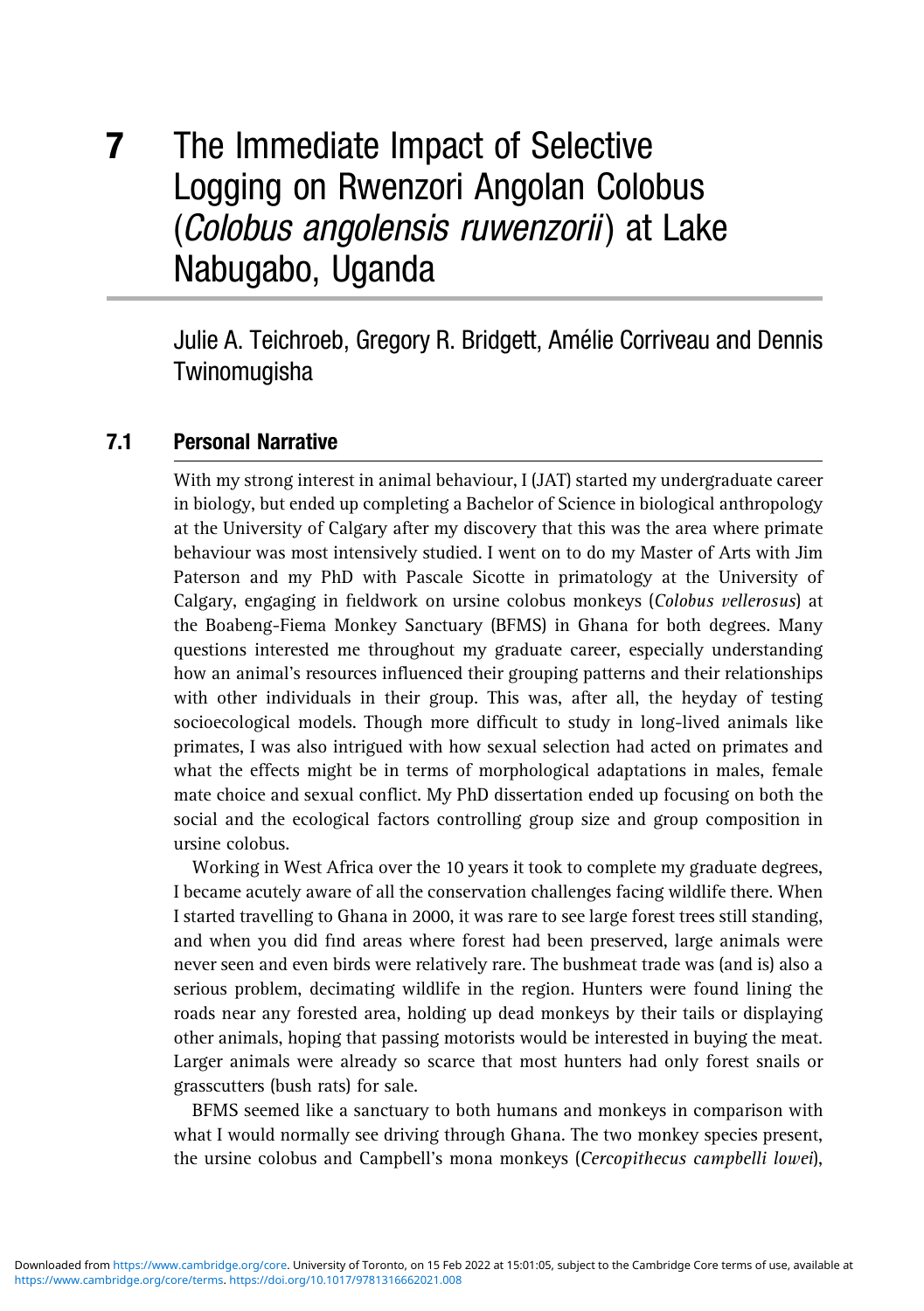were protected by traditional religious beliefs that saw them as the children of two local gods. This hunting taboo was bolstered with laws prohibiting their killing and officers from the Ghana Wildlife Division stationed at the site. The forest surrounding the village, though less protected than the monkeys, contained a sacred grove area and still had many tall forest trees, including huge mahoganies (*Khaya grandifoliola*) and giant strangler figs (*Ficus ottoniifolia*, *F. polita*). It was a place where I could follow the monkeys without them fleeing due to past hunting pressure. I did not focus on questions of conservation while working there, but the fact that BFMS is made up of a series of relatively small forest fragments, hemmed in by agriculture, had to be a consideration in my work. Population density for the colobus was high within these forest fragments and dispersing beyond them was not really a viable option for the monkeys. On one particular day, while working in the forest in my first year in Ghana, Tania Saj and I saw two mona monkeys die because they were poisoned by proponents of a local Christian sect, who had hunted and eaten monkeys at BFMS in the past. It struck me at that moment that even where conservation seems to be working, changing circumstances and beliefs can reverse progress very quickly.

My postdoctoral work took me to McGill University to work with Colin Chapman at his new field site, Lake Nabugabo in Uganda. He chose this site specifically because it was not a national park and thus the vervet monkeys (*Chlorocebus pygerythrus*) could be studied for their abilities to survive in an anthropogenically modified landscape. The abundance of vervet monkeys and the unprotected status of the area also meant that we could get permission to do some foraging experiments on this population. I had begun to be quite interested in how animals detected food and chose their travel paths through their complicated habitat. By providing small amounts of food to the vervets in specific ways and patterns, I could begin to understand their perceptive abilities and their decision-making processes in greater detail.

It was difficult to watch the vervets interact in such varied ways with the people of Nabugabo. While tourists, the staff of the tourist lodges and fishermen often fed the monkeys, they would also act quite aggressively towards them. The vervets also raided local crops and came into direct conflict with farmers and the dogs of local people. Our field assistants watched many vervets die from violent assaults by both people and dogs, as well as incidents of mass poisoning. It was that first year at Nabugabo that I realised that my future research programme was always going to have to incorporate questions on how the monkeys were adapting to increasing anthropogenic pressure.

During my first year in Uganda, I became aware of a rare colobus monkey population living in the tall forest fragments around Nabugabo. This population was the montane subspecies of Rwenzori Angolan colobus (*Colobus angolensis [ruwenzorii](https://www.cambridge.org/core)*[\) about which little was kno](https://doi.org/10.1017/9781316662021.008)wn, especially in low-altitude forest. I began to habituate part of this population in 2013 and continue to have students and a team of field assistants follow this fluid 'supertroop'. Again, my research was focused on a primate population living in forest fragments with a far from secure future.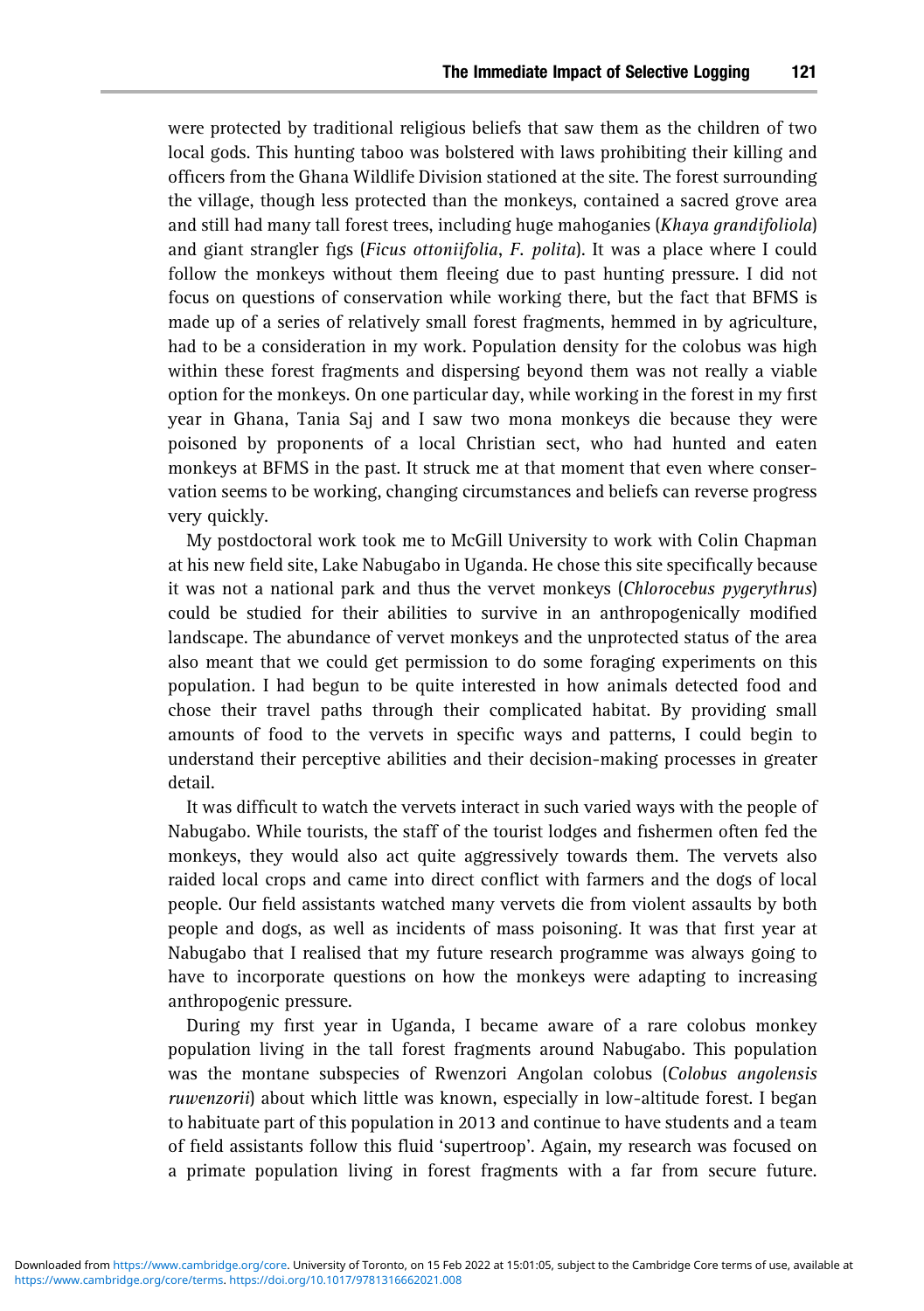My habituated animals were in a fragment, mostly contained in a forest reserve, and thus the government of Uganda could decide at any time to utilise the resources there. That is indeed what happened in March 2014, when logging began in the area. Despite the fact that most of my original research interests lay elsewhere, it has become impossible to study primates in the wild without some focus on how human impacts on the environment are affecting them.

## 7.2 Introduction

Habitat loss is the most pervasive threat facing primate populations today (Chapman & Peres, 2001; Estrada et al., 2017). Tropical forests, which contain 90 per cent of the world's primates, are specifically at risk (Hansen et al., 2013; Mittermeier & Cheney, 1987) and logging and wood harvesting now threaten 60 per cent of primate species (Estrada et al., 2017). Deforestation due to timber extraction is occurring at alarming rates worldwide and the threat is increasing as global demand for timber grows (Malhi et al., 2014). The subsequent habitat modifications after timber extraction will inevitably impact primates, forcing them to live in human-altered environments (Barbier et al., 1994; Lewis et al., 2015). It is understood that primate populations occupying tropical forest habitat will decrease following widespread deforestation. It has also been proposed by Cowlishaw (1999) that even primate populations that have survived the deforestation of their habitat may still incur an 'extinction debt', in that they are experiencing a lag-time until population collapse. Using the species/area curve and examining populations of forest primates across Africa, Cowlishaw (1999) found that current populations could be expected to decrease in size due to historical deforestation; however, as these populations are also experiencing ongoing deforestation, their extinction risk is exacerbated. The lag-time between habitat modification and eventual population extinction means that synergistic factors such as hunting, edge effects, fires, climate change and disease work together to decrease animal populations and cause their extinction in association with deforestation (Brook et al., 2008; Chapman & Peres, 2001).

Studies on the effects of selective logging on primates fail to present as clear a picture as studies on complete deforestation. Selective logging is typically defined as the harvesting of less than 10 per cent of trees in a forest, which allows for forest regeneration post-logging (Johns & Skorupa, 1987). Selective logging has become a common practice in the tropics (Asner et al., 2009); however, it often acts as a gateway leading to other forms of disturbance (Edwards et al., 2014; Lewis et al., 2015; Mayor et al., 2015). An extensive review of the effects of selective logging on various primate populations occupying a variety of forest habitats, conducted by Johns and Skorupa (1987), has shown idiosyncratic results, some of which may be due to logging defined as 'selective' showing great variability in the actual amount of [destruction](https://www.cambridge.org/core)[\(fr](https://www.cambridge.org/core)[om 5 to more than 70 pe](https://doi.org/10.1017/9781316662021.008)r cent). Chapman and Peres (2001) point to the fact that trees not targeted for logging can still be damaged, impacting the actual number of trees lost. Furthermore, similar habitats with similar populations of primates experiencing equivalent rates of destruction have resulted in markedly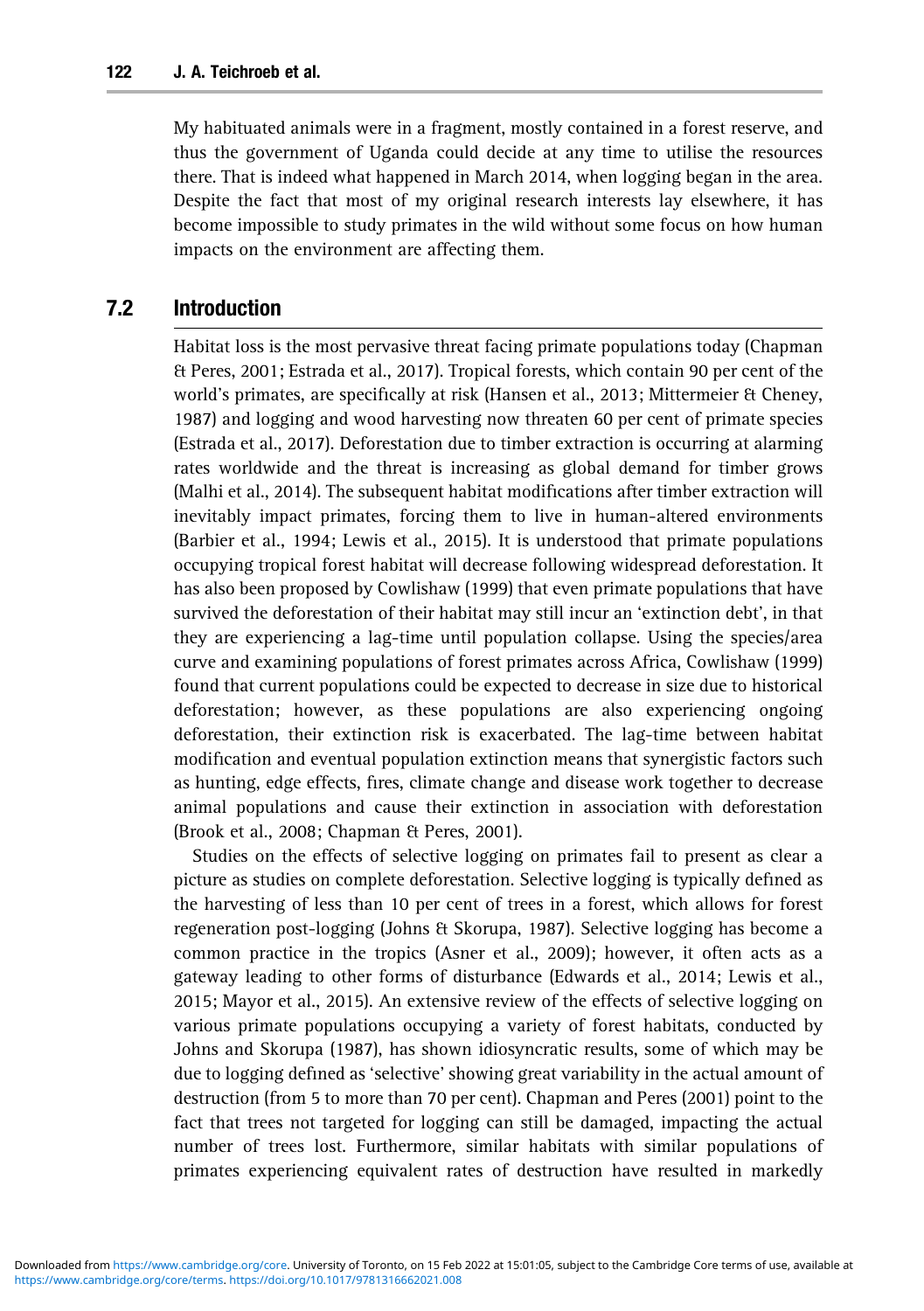different population effects of selective logging due to differences in initial primate densities and the levels of human impact on these populations pre- and post-logging. Primate responses to logging appear to be species-specific and dependent on the type and level of disturbance, as well as the responses of the ecosystem after logging (Fimbel, 1994; Johns & Skorupa, 1987). Multiple factors, including size and spacing of remaining forest fragments, availability and density of important food sources, the overall degree of damage, species' ability to move between fragments, and the amount of hunting pressure following disturbance, will all impact a species' ability to survive locally.

Despite the variation across populations, some general patterns of the impact of selective logging are evident. Body size and diet are typically assumed to be the most predictive of a primate's ability to survive habitat disturbance. However, Johns and Skorupa (1987) found that body size is only predictive when the effects of diet are controlled. Diet type alone was considered to be predictive as it was found that the level of frugivory in a primate's diet negatively correlated with a species' survival ratio following forest disturbance. These results indicate that large-bodied frugivores, particularly the members of the genera *Ateles*, *Pan* and *Pongo*, are most at risk following disturbance, while smaller-bodied primates and primates with more folivorous diets have an increased chance of survival in selectively logged habitats.

Based on the folivorous diet of colobine monkeys, one might expect these species to successfully inhabit selectively logged areas, but numerous studies have once again presented a more complicated picture. Guerezas (*Colobus guereza*) appear to maintain abundant populations in logged habitat (Skorupa, 1986), and this species was actually found at higher densities in lightly logged compared to unlogged areas, indicating that logged forest may be preferred habitat (Chapman et al., 2000; Plumptre & Reynolds, 1994). Johns and Skorupa (1987) describe guerezas as a 'light-loving' species that can benefit from the higher temperatures in logged habitats where more energy can be directed to digestion, allowing them to exploit a lowerquality leafy diet. Conversely, closely related black colobus (*C. satanus*) and red colobus monkeys (*Procolobus badius*) have been found to be more abundant in undisturbed forest and to respond negatively to logging, perhaps as a result of more specialised diets (Johns & Skorupa, 1987; McKey, 1978; Struhsaker, 1972). Unsurprisingly, the dietary flexibility of a species coupled with the abundance of specific food types post-logging can alter its ability to survive disturbances. Studies thus need to take into account local conditions to explain the responses of different species to selective logging. Colobus monkeys also typically face a great deal of hunting pressure due to their large size, and have been shown to be vulnerable to being hunted to depletion due to their conspicuous nature (Johns & Skorupa, 1987; Oates et al., 2000). With increased access by people to disturbed forests and the changes in canopy height and makeup (Bennett & Dahaban, 1995), colobus could be even more [susceptible](https://www.cambridge.org/core)[th](https://www.cambridge.org/core)[an other primate grou](https://doi.org/10.1017/9781316662021.008)ps to hunting pressure following selective logging.

The difficulty of finding broad-scale patterns of the effect of selective logging on primates is compounded by variation in methodologies between studies and the fact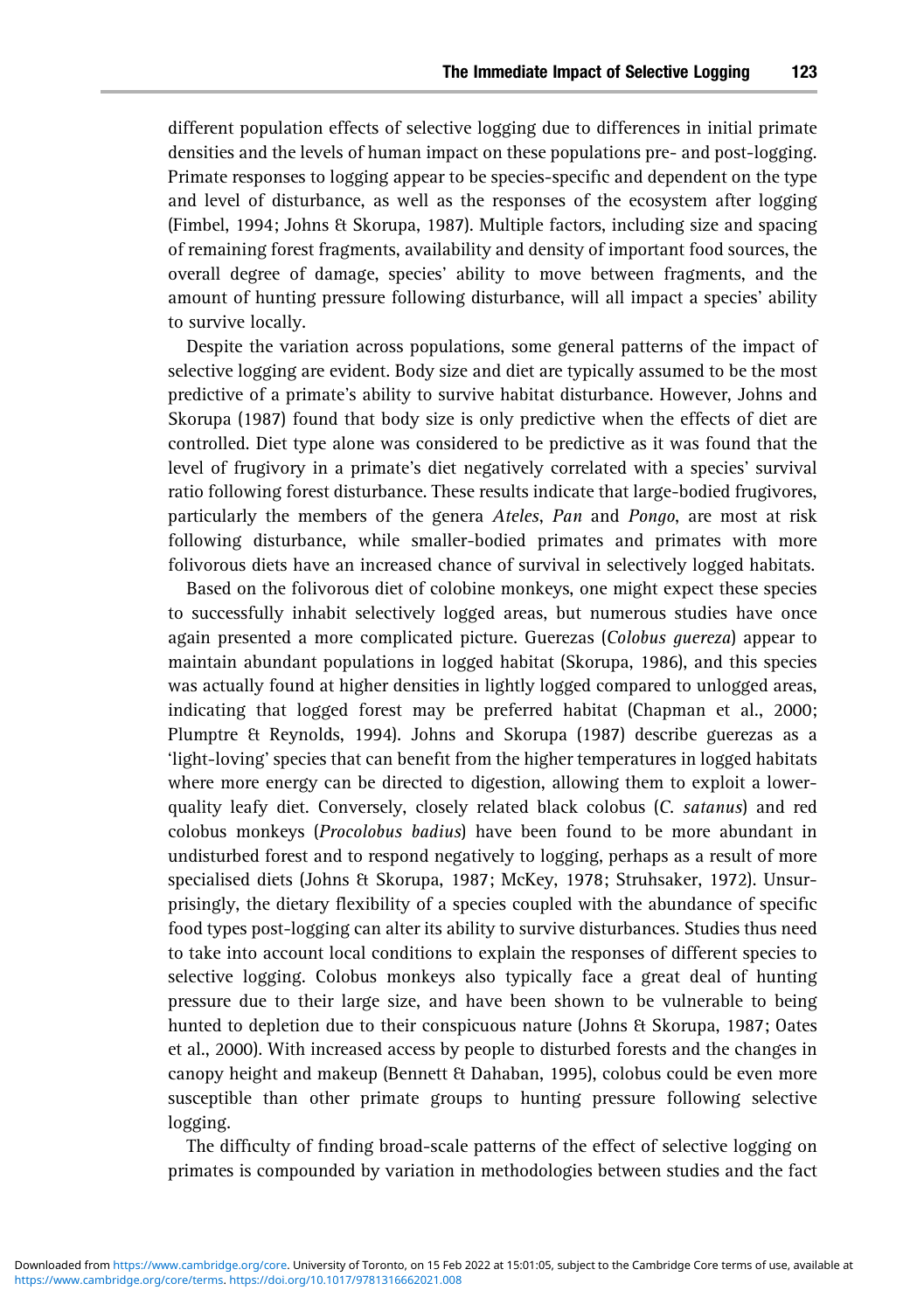that studies often lack comparable data on the same forest areas and primate populations both pre- and post-logging. It is common to compare primate populations living in logged areas to those in nearby unlogged areas (e.g. Chapman et al., 2000; Plumptre & Reynolds, 1994). Johns and Johns (1995) point out the critical importance of studying single populations of the same species prior to logging, during logging, and throughout the regeneration of the forest post-logging.

In this study, we examined the immediate ecological changes caused by smallscale, selective logging in a forest fragment, Manwa Forest Reserve, at Lake Nabugabo, Uganda. We also determined the effect of logging on the density, activity budget, diet and subgroup sizes of Rwenzori Angolan colobus (*Colobus angolensis ruwenzorii*). This subspecies of Angolan colobus is vulnerable to extinction according to the IUCN (Kingdon et al., 2008). We collected pre- and post-logging data on the structure of the forest, the numbers of colobus present, and the behaviour of one large colobus group. We predicted that: (1) since logging does not usually kill primates (Struhsaker, 1997) and because the extraction was at low levels and done without heavy machinery, changes to colobus densities would not be apparent immediately after logging; (2) the colobus activity budgets would show more resting and less feeding and moving after selective logging due to lowered food availability, as has been seen in other primate populations immediately after selective logging (Johns, 1986); (3) the diet of the colobus would include fewer of the tree species targeted by logging (umbrella tree, *Maesopsis eminii*). Logging has been shown to decrease fruit availability but lead to increased young leaf growth (Johns, 1983); we therefore also predicted that (4) colobus would show a reduction in time spent feeding on fruit (Johns & Skorupa, 1987), with a corresponding increase in leaf eating (Ganzhorn, 1995; Johns, 1986) post-logging. (5) Finally, we also predicted that the colobus would form smaller subgroup sizes than in pre-logging periods because of reduced food availability (e.g. Johns, 1986; Johns & Johns, 1995). Though we are unable to test this hypothesis currently, we also propose that downstream effects of logging may be apparent after several years, with lowered recruitment of juveniles for the colobus ranging in logged areas, due to a loss of important food trees (Johns, 1992; Struhsaker, 1997).

# 7.3 Methods

This study was conducted at Lake Nabugabo, Masaka District, central Uganda (0 $^{\circ}$ 22 $^{\prime}$ – 12<sup>°</sup>S and 31<sup>°</sup>54′E). Lake Nabugabo is a small lake (8.2  $\times$  5 km) at an elevation of 1136 m, lying to the west of the large Lake Victoria. The landscape surrounding the lake consists mostly of swamps, with the north and west sides also including a mixed habitat of wetlands, grasslands, patches of tall forest, degraded forest, farmers' fields, and a few buildings (Chapman et al., 2016). One of these patches of tall forest [adjacent](https://www.cambridge.org/core)[to](https://www.cambridge.org/core)[th](https://www.cambridge.org/core)[e trading centres of Bu](https://doi.org/10.1017/9781316662021.008)kumbula and Nabugabo is partly made up of the ~280 ha Manwa Forest Reserve. Rwenzori Angolan colobus inhabit this forest and the adjacent fragments. This subspecies forms large permanent groups of *>*300 individuals in montane areas (Fashing et al., 2007; Fimbel et al., 2001), but at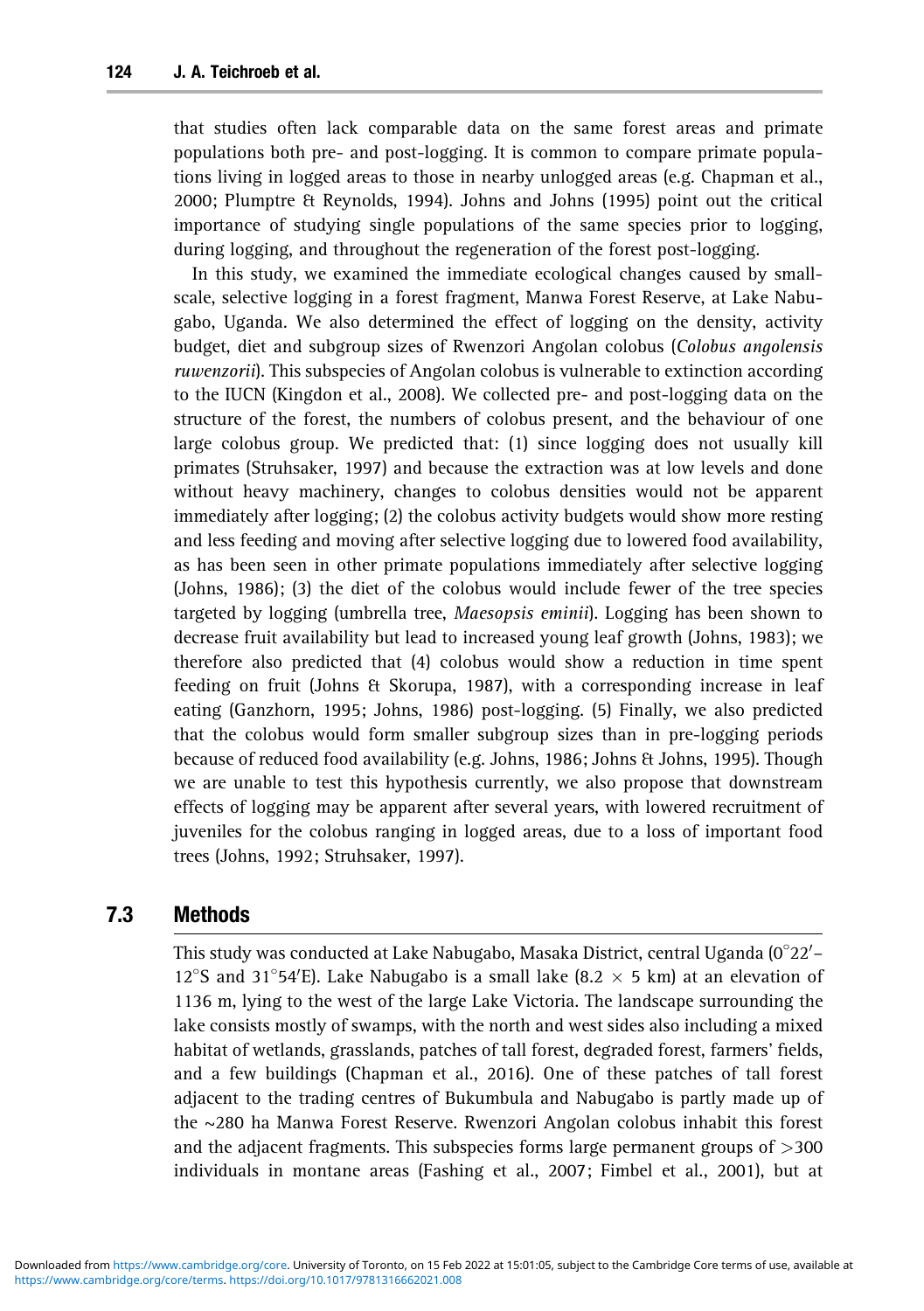lowland sites, like Nabugabo, subgroups of variable size show fission–fusion behaviour and have been referred to as 'supertroops' (Oates, 1974). Pre-logging data were collected on the structure of the forest, the numbers of colobus present and the behaviour of a large fluid supertroop of colobus in 2013 and the beginning of 2014. Selective logging took place in Manwa Forest Reserve beginning on 26 March 2014. Ninety loggers in six teams entered the forest to log *Maesopsis eminii* trees  $\geq$ 40 cm diameter at breast height (DBH) using hand and pit saws. The local community protested the logging, with representatives travelling to Kampala to discuss the issue with the Ugandan environment minister. After these protests, logging ceased after only one month. We collected post-logging data on changes to the forest, colobus numbers and behaviour beginning in July 2014.

#### 7.3.1 Ecological Survey

As part of a long-term study on the behavioural ecology of Rwenzori Angolan colobus, pre-logging data were collected on the structure of the forest and the numbers of colobus present in the large forest fragment (140 ha were sampled, of which just over half is within the forest reserve boundary) at Lake Nabugabo from 19 April to 29 June 2013. Though the entire forest fragment is not included within Manwa Forest Reserve where logging occurred, to consistently compare pre- and post-logging data we include data from the whole 140 ha that we sampled (Table 7.1). Colobus subgroups were found throughout the entire forest fragment and the ones studied (Troop FG) were usually found within the reserve.

Line-transect surveys (Whitesides et al., 1988) were used to assess both the ecology of the forest and the abundance of primate populations. First, the perimeter of the forest was mapped using a GPS, then 32 parallel, straight-line transects were cut at 100 m intervals through the forest fragment. Transects varied in length (Table 7.1) and were cut either until the edge of the fragment was reached or we moved into the swamp on the northwest side of the forest and standing water became more than 30 cm deep. Ecological assessment was done by identifying and measuring all trees  $>$ 10 cm DBH within 5 m on each side of the transects. For trees with multiple stems  $\geq$ 10 cm DBH, we measured all stems and consolidated them by taking the square root of the sum of all squared DBHs (Nature Conservation Practice, 2006). Trees were identified to the species level with the assistance of a knowledgeable local botanist (Matovu Ponsiano). The percentage of canopy cover was estimated every 50 m along transects. On each transect, a scan was taken to assess average canopy height and one tree that represented this height was measured using a clinometer. In addition to the ecological survey, we examined the amount of disturbance to the forest by noting all instances of human activity (stumps, charcoal pits, cut branches, etc.) present within 5 m on either side of all transects.

[Post-loggin](https://www.cambridge.org/core)[g ecological surveys we](https://doi.org/10.1017/9781316662021.008)re carried out in July 2014 by rewalking the existing 32 pre-logging transects and noting any new disturbance caused by the loggers. We recorded, measured and identified the species of new stumps within 5 m on either side of transects, determining whether the trees were cut by loggers or by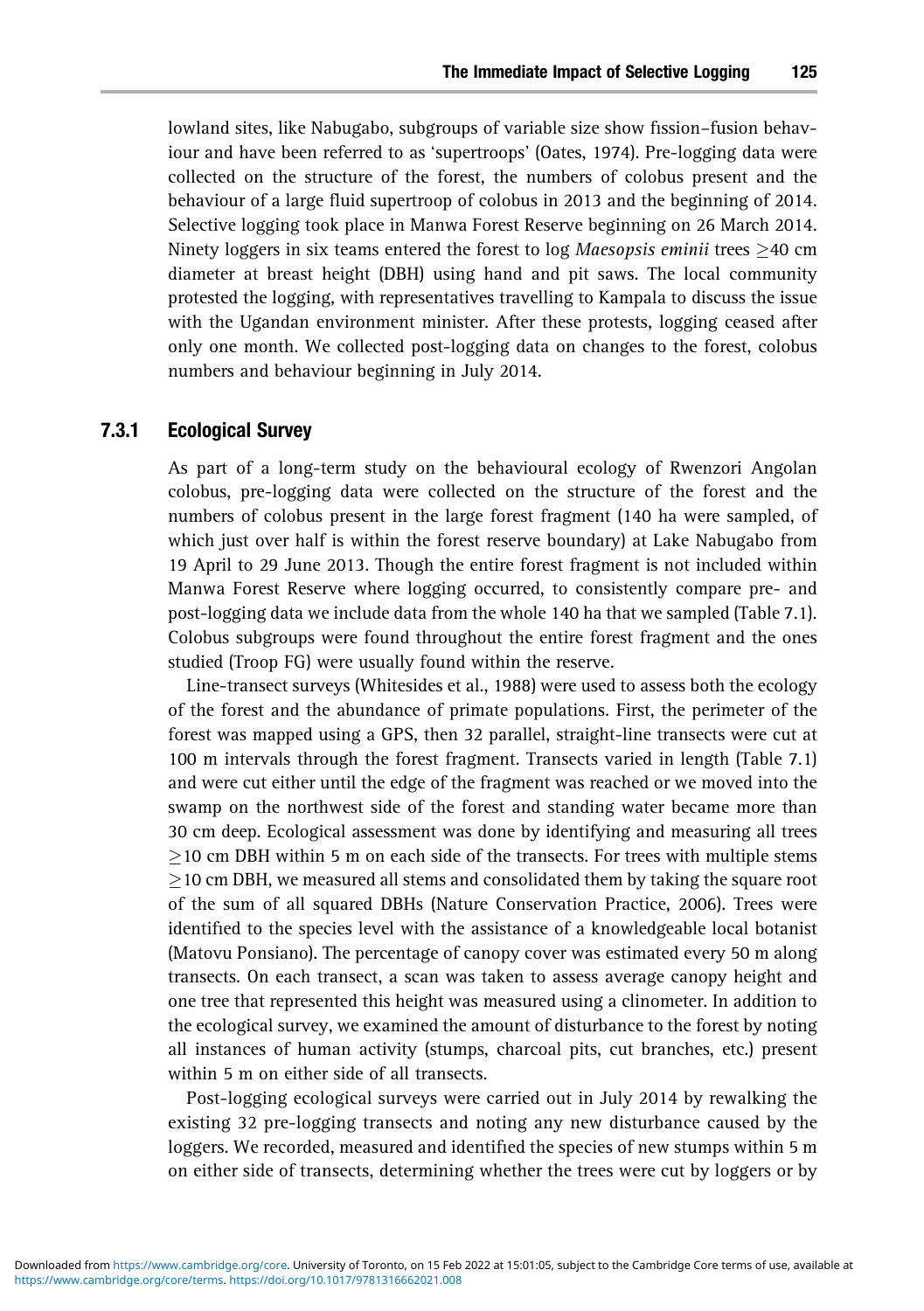| Transect         | Length (m) | Number of<br>stems $\geq$ 10<br>cm DBH* | Mean<br>DBH (cm) | Logging?    | $#$ Trees<br>logged | Mean stump<br>diameter (cm) |
|------------------|------------|-----------------------------------------|------------------|-------------|---------------------|-----------------------------|
| $\mathbf{1}$     | 73         | 39                                      | 18.6             | $\mathbf N$ |                     |                             |
| $\boldsymbol{2}$ | 86         | 42                                      | 24.3             | ${\rm N}$   |                     |                             |
| 3                | 67         | 27                                      | 27.3             | ${\rm N}$   |                     |                             |
| $\overline{4}$   | 527        | 236                                     | 23.7             | $\rm N$     |                     |                             |
| 5                | 98         | 21                                      | 23.6             | ${\rm N}$   |                     |                             |
| 6                | 190        | 61                                      | 21.7             | ${\rm N}$   |                     |                             |
| 7                | 120        | 61                                      | 22.5             | ${\rm N}$   |                     |                             |
| 8                | 73         | 76                                      | 20.1             | $\rm N$     |                     |                             |
| 9                | 43         | 37                                      | 21.9             | N           |                     |                             |
| $10^{\ddagger}$  | 140        | 36                                      | 22               | $\rm N$     |                     |                             |
| 11               | 170        | 55                                      | 26.9             | Y           | 5                   | 32.4                        |
| 12               | 626        | 216                                     | 25               | Y           | $\pm$               |                             |
| 13               | 337        | 105                                     | 25.8             | Y           | $^+$                |                             |
| 14               | 29         | 13                                      | 22.5             | $\mathbf Y$ | $\mathbf{1}$        | 39                          |
| 15               | 140        | 61                                      | 22.9             | Y           | $^+$                |                             |
| 16               | 110        | 52                                      | 26               | $\rm N$     |                     |                             |
| 17               | 100        | 39                                      | 28.1             | ${\rm N}$   |                     |                             |
| 18               | 290        | 105                                     | 22.4             | Y           | $^\mathrm{+}$       |                             |
| 19               | 300        | 103                                     | 22.7             | ${\rm N}$   |                     |                             |
| 20               | 359        | 116                                     | 23.4             | Y           | 5                   | 34.7                        |
| 21               | 459        | 167                                     | 26.1             | Y           | $\pm$               |                             |
| 22               | 498        | 212                                     | 27.7             | Y           | 12                  | 33.5                        |
| 23               | 548        | 208                                     | 25.5             | $\rm N$     |                     |                             |
| 24               | 615        | 285                                     | 25.3             | Y           | $^+_\mathrm{r}$     |                             |
| 25               | 671        | 259                                     | 29.9             | Y           | $\mathfrak z$       | 30.3                        |
| 26               | 509        | 234                                     | 27.8             | Y           | 9                   | 35.7                        |
| 27               | 602        | 199                                     | 27.5             | $\mathbf Y$ | $\dot{\mathsf T}$   |                             |
| 28               | 524        | 173                                     | 28.8             | Y           | $\mathbf{1}$        | 51.6                        |
| 29               | 527        | 149                                     | 31.4             | $\mathbf Y$ | $\boldsymbol{7}$    | 30.8                        |
| 30               | 432        | 128                                     | 32.3             | Y           | $\sqrt{2}$          | 29                          |
| 31               | 252        | 73                                      | 31.8             | Y           | $\mathbf 1$         | 40                          |
| 32               | 187        | 43                                      | 33.3             | ${\rm N}$   |                     |                             |

Table 7.1 Pre-logging tree composition and occurrence of logging on transects at Lake Nabugabo, Uganda

\* Pre-logging stems within 5 m of either side of the transect.

† Logging just off transect.

{ Transects 1–10 were located outside of Manwa Forest Reserve where no logging took place.

local people gathering firewood and building supplies. We additionally noted when [logging had oc](https://www.cambridge.org/core)curred just off transects (Table 7.1). Incidental damage to living trees [caused](https://www.cambridge.org/core/terms) [by](https://doi.org/10.1017/9781316662021.008) [the](https://doi.org/10.1017/9781316662021.008) [felling](https://doi.org/10.1017/9781316662021.008) [of](https://doi.org/10.1017/9781316662021.008) [large](https://doi.org/10.1017/9781316662021.008) [trees](https://doi.org/10.1017/9781316662021.008) [fo](https://doi.org/10.1017/9781316662021.008)r timber and damage caused by the construction of logging camps were also recorded when possible. Canopy coverage was again estimated every 50 m along transects in post-logging surveys.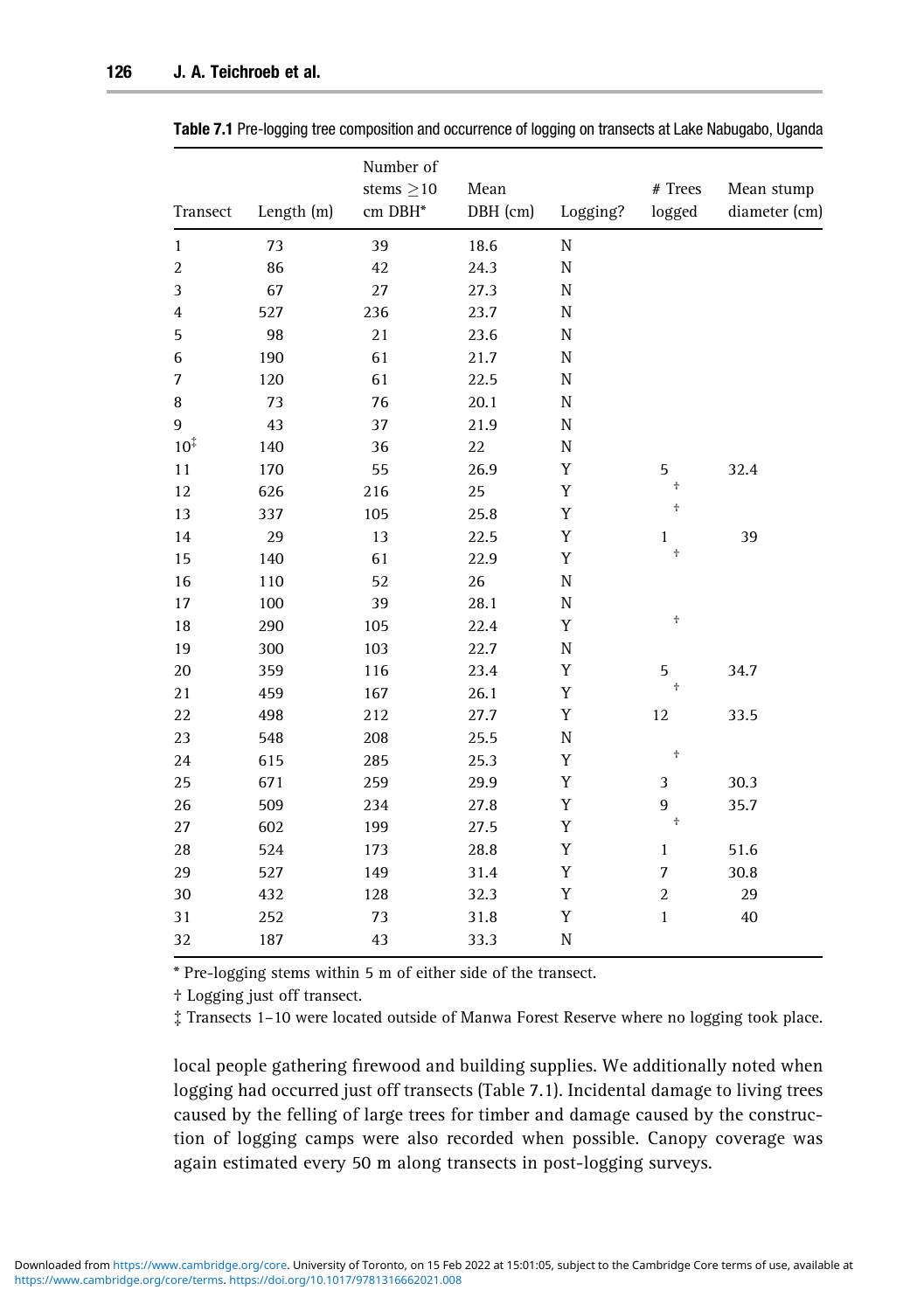#### 7.3.2 Primate Surveys

Pre-logging primate surveys were done in a single day using the 32 parallel transects. Beginning early in the morning on 5 June 2013, researchers, in four teams of two, walked slowly  $(\sim 1 \text{ kmh})$  and quietly along parallel transects at the same time until the end was reached. Observers then turned around and walked quietly back to the starting point so that two sweeps of each transect were done to identify and count the primates seen. When primate groups were detected, their location along the transect was noted, as well as the time, species, distance from the observer, sighting angle, approximate distance to the first animal encountered and the average height of the group (Anderson et al., 2007a; Buckland et al., 2001; Whitesides et al., 1988). Additional data gathered included the main group behaviour when encountered, number of animals seen, age and sex class of animals observed, approximate group spread, presence of other species, which side of the transect the group was encountered on and whether the count was considered accurate or incomplete. After each set of sweeps along transects, the research teams met outside the forest to collate results and discuss observations to ensure the accuracy of the data and avoid the doublecounting of groups (Anderson et al., 2007b). The four teams of observers then moved to the next four parallel transects and began walking them at the same time. This process was repeated until all transects had been walked.

A post-logging primate survey was carried out over several days in July 2014. Due to time constraints, a large team was not assembled in post-logging surveys and two observers concurrently completed the primate survey and the ecological survey. Two observers walked quietly at about 1 kmh on the existing 32 parallel transects, recording both damage to the forest and any primates seen. Two sweeps were again done for each transect, and when primates were encountered the same information was recorded as for the pre-logging survey. Sampling effort, in terms of walks along transects, was the same in pre- and post-logging surveys; however, because postlogging primate surveys were done over a number of days rather than all on the same day, the possibility of double-counting the same groups was higher. We do not think that this affected our results because the groups that were encountered on successive days in the post-logging survey were in areas of the forest fragment that were distant from one another. Though vervet monkeys and red-tailed monkeys (*Cercopithecus ascanius*) were also encountered in both primate surveys, here we only report data on Rwenzori Angolan colobus.

## 7.3.3 Behavioural Data

After the initial primate survey in 2013, a large, fluid supertroop of Rwenzori Angolan colobus was chosen for habituation and continued behavioural monitoring [\(Troop FG\). Loc](https://www.cambridge.org/core)al field assistants were trained in teams of two to conduct follows of [this](https://www.cambridge.org/core/terms) [sup](https://www.cambridge.org/core/terms)[ertroop](https://doi.org/10.1017/9781316662021.008) [\(often](https://doi.org/10.1017/9781316662021.008) [found](https://doi.org/10.1017/9781316662021.008) [in](https://doi.org/10.1017/9781316662021.008) [subgro](https://doi.org/10.1017/9781316662021.008)ups of differing size) for six days per month. Follows began in July 2013 and continued until March 2014, when logging began. Follows started again in July 2014 after the loggers had left the forest and the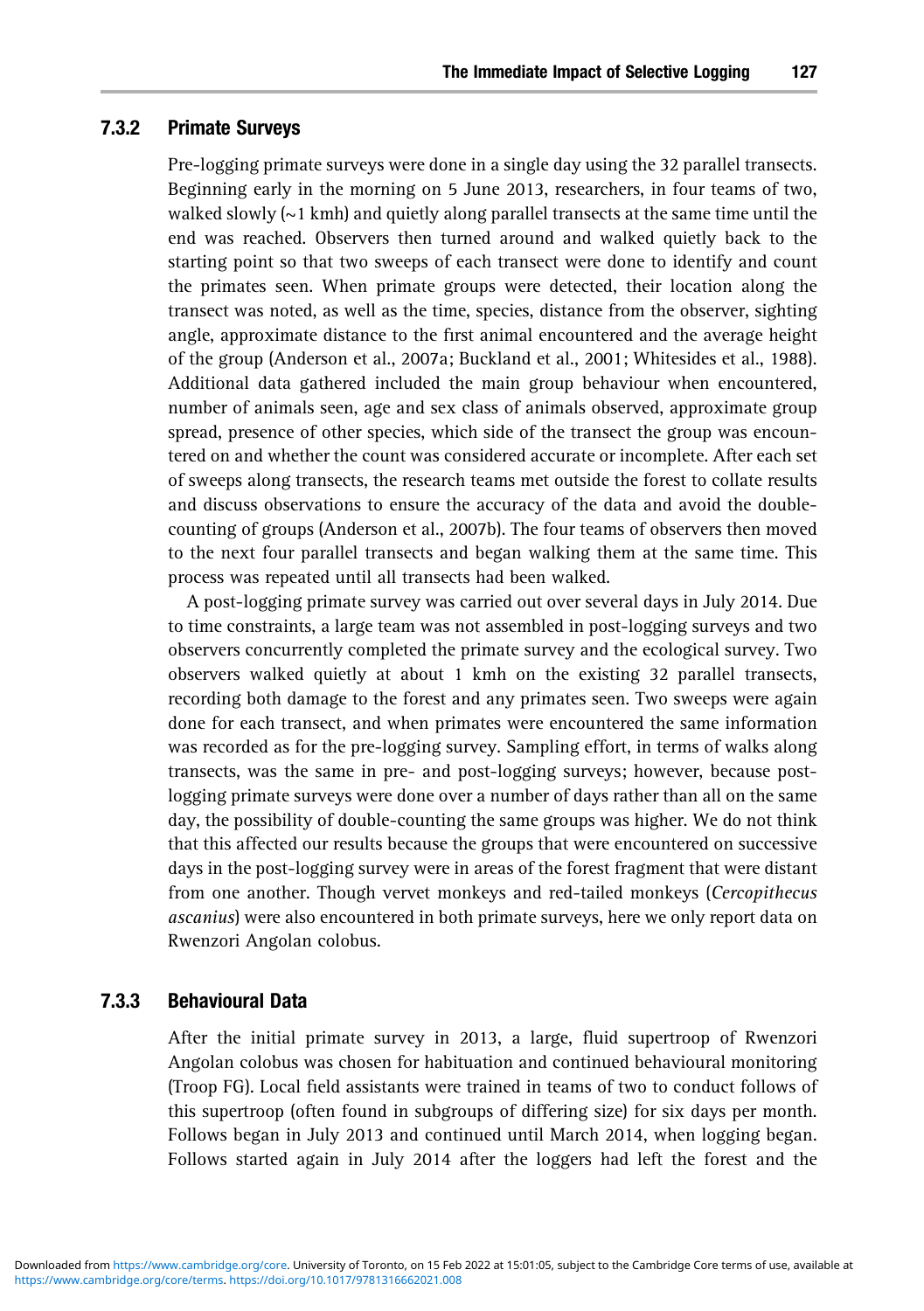monkeys had returned to their former range. With some variability, follows generally began at 7:30 a.m. and continued until 4:30 p.m. Field assistants collected scan samples (Altmann, 1974) via the frequency method (Struhsaker, 1975) every 30 minutes for up to five individuals, recording age and sex class, identity (if known), activity, food item and species (if feeding), distance and age and sex class of the nearest-neighbour, and a GPS point of the subgroup location. Observers moved around the subgroup between scans in an attempt to ensure that the same individuals were not scanned in successive samples. A count of the subgroup and the age and sex class composition was recorded at least once during each follow, as well as whether or not it was deemed a good count. Observers noted any fission and fusion events with other subgroups *ad libitum*. When the subgroup being followed underwent fissioning, observers stayed with either the largest subgroup or the one that contained the most known individuals.

We compared the behaviour of the Rwenzori Angolan colobus supertroop pre- and post-logging by examining data on activity budget, diet and subgroup sizes. To ensure a valid comparison and avoid both seasonal effects on these behaviours and interindividual differences in data collection between researchers, we used a matched sample of data from July to September 2013 (pre-logging) and July to September 2014 (post-logging) that was collected by the same observation team (M. Ponsiano and L. Katwere). After these restrictions to ensure comparable samples, we were left with 11 days of pre-logging data (835 scans of individuals) to compare with 11 days of post-logging data (815 scans of individuals).

## 7.3.4 Data Analyses

For our pre-logging ecological assessment of the forest, we calculated the total stems present, number of tree species, dominant tree species, average tree height (m), mean DBH (cm), stem density (#/ha), basal area (m $^2$ /ha) and canopy cover. Total stems were calculated by adding up all the trees enumerated along our 10 m wide transects (total area covered 9.702 ha) and extrapolating this to the entire 140 ha sampled. The dominant tree species was the most common species  $(>10 \text{ cm} \text{ DBH})$  enumerated along transects. The basal area for the forest was calculated by determining the area covered by each sampled tree  $(A = \pi r^2)$ , then adding these together and dividing by the number of hectares sampled. Canopy cover estimates were averaged for each transect. Comparisons between pre- and post-logging data were possible for total stems, stem density, and canopy cover, so these were recalculated for our postlogging ecological survey. Statistical comparisons of these three measures were done with data from each transect using Wilcoxon signed rank tests and paired *t*-tests, with use of parametric and non-parametric tests dependent on sample size.

From the primate survey data, we calculated the group density of colobus seen [along](https://www.cambridge.org/core) [the](https://www.cambridge.org/core)[tra](https://www.cambridge.org/core)[nsects in the pre- and p](https://doi.org/10.1017/9781316662021.008)ost-logging periods for comparison. Colobus group densities were calculated using the reliable distance-to-animal method, where the width of the transect was the maximum reliable observer–animal distance from the transect (Struhsaker, 1981; equation 7.1).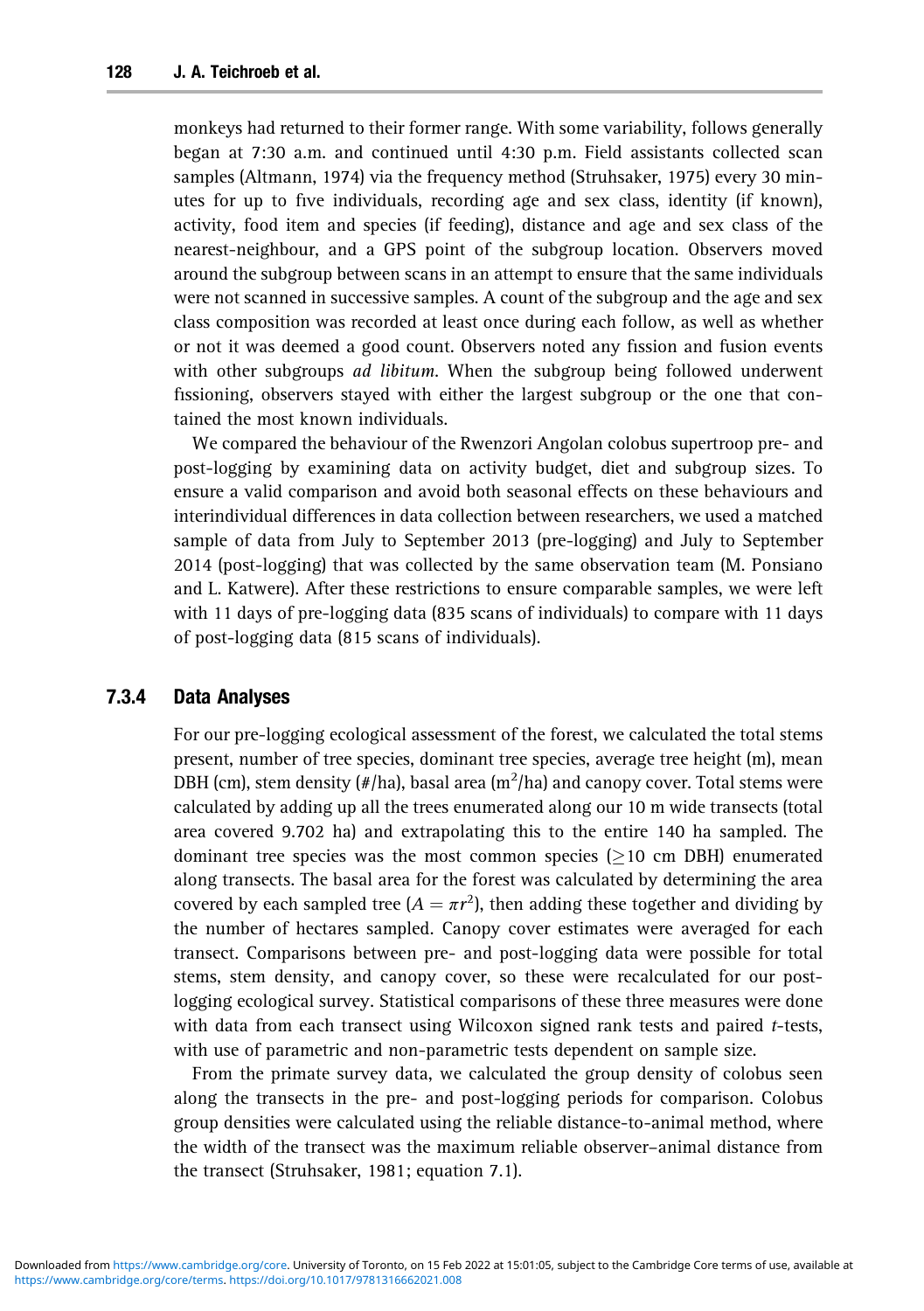Group density = 
$$
\frac{\Sigma \text{ group sightings}}{2(\text{length} \times \text{width of one side of transect in km})}
$$
(7.1)

Though the Whitesides method (Whitesides et al., 1988) has been shown to be more accurate for primate survey data (Fashing & Cords, 2000), this method could not be used here because it requires species- and site-specific mean group spreads and group sizes, of which samples of  $>$ 30 are considered reasonable (Whitesides et al., 1988). Our colobus surveys led to 26 sightings where group spread and size values were attained. Given that we are comparing group densities at the same site over time, rather than between sites and researchers, the reliable distance-to-animal method should be sufficient. We acknowledge, however, that the main issue with the calculation of group density for Rwenzori Angolan colobus at Nabugabo is that the fission–fusion behaviour of this subspecies makes different size groupings possible over short time periods.

Activity budget was analysed by comparing daily proportions of scans spent feeding, resting, moving or socialising with Mann–Whitney *U* tests between preand post-logging periods. Subgroup size counts each day that were deemed 'good counts' by observers were also compared for these two periods with Mann–Whitney *U* tests. We extracted diet data on plant part and species from scans in which individuals were feeding. The daily proportions of scans spent feeding on different plant parts were compared for the pre- and post-logging periods with Mann– Whitney *U* tests. Data were analysed using R version 3.2.0 (R Core Team, 2015).

## 7.4 Results

## 7.4.1 Changes to the Forest as a Result of Logging

In the pre-logging ecological survey, the forest was found to contain 60 tree species with an average height of 22.95 m, and the dominant tree species was *Pseudospondias microcarpa*. Logging should not have changed these characteristics because *Maesopsis eminii* was targeted and a small percentage of trees were logged. Pre-logging analyses showed that the total stems ( $\geq$ 10 cm DBH) present within the 140 ha sampled was 53 471. Post-logging, the number of stems logged along transects (9.702 ha) was 46, for an estimated loss of 664 trees within the 140 ha (Table 7.1). Thus, post-logging, total stem number was estimated at 52 807 for a loss of only 1.2 per cent; however, statistical comparison of the number of stems  $>$ 10 cm DBH along logged transects showed that this was a significant decrease (Wilcoxon signed rank:  $N = 17$ ,  $Z = 2.78$ ,  $p = 0.005$ ). Mean DBH in the forest in the pre-logging period was 26.31 cm and basal area was 26.96  $m^2/h$ a. Larger trees were the ones removed by loggers (mean stump diameter: 33.97 cm), so presumably mean DBH and basal area had decreased slightly in the post-logging period; however, we did not [reasses](https://www.cambridge.org/core/terms)[s](https://www.cambridge.org/core) [the DBH of all trees along tra](https://doi.org/10.1017/9781316662021.008)nsects post-logging due to time constraints. Logging led to an overall reduction in stem density from 374.3 stems/ha in the prelogging period to 371.9 stems/ha post-logging, which was not significantly different when including logged and unlogged transects (paired  $t$ -test:  $N = 32$ ,  $t = 0.11$ ,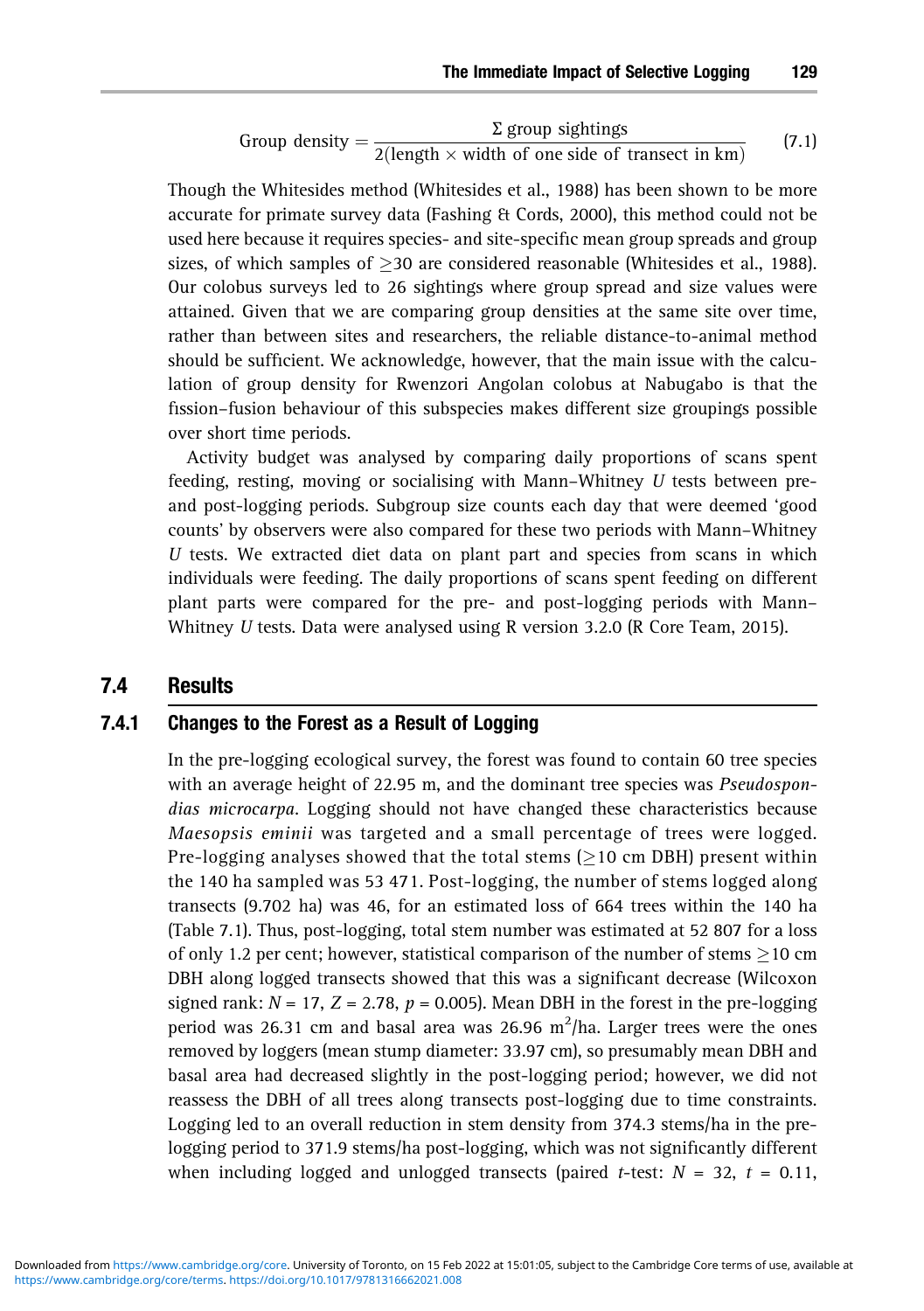$p = 0.91$ ). Mean canopy cover in the pre-logging period was 77.4 per cent and postlogging it was 73.6 per cent. Canopy coverage decreased on most transects where logging occurred compared to pre-logging coverage, leading to a significant difference (Wilcoxon signed rank:  $N = 14$ ,  $Z = 3.03$ ,  $p = 0.002$ ), while there was no difference on transects without logging  $(N = 14, Z = -1.37, p = 0.17)$ .

This logging operation was supposed to exclusively target *M. eminii* trees  $\geq$ 40 cm DBH; however, only 42.9 per cent of logged stumps enumerated on transects (18/42) were identified as this species, with a mean stump diameter of 44.5 cm. A stump diameter of just over 44 cm indicates that the DBH of these trees was likely often less than 40 cm. At least five species other than *M. eminii* were also cut (including *Funtumia latifolia*, *Newtonia buchananii*, *Pycnanthus angolensis*, *Beilschmiedia ugandensis* and *Sieberiena holckii*; mean stump diameter 35.8 cm) and the loggers damaged several areas building camps (Figure 7.1a). Since some of these trees may have been cut for the building of pit saws and camps (Figure 7.1a, b), it is not known whether the boles of trees other than *M. eminii* were removed for timber. However, the larger size of the *F. latifolia* stems (mean stump diameter = 40 cm) suggests that this species was removed for timber. The felling of the largest trees  $(N = 3)$  did a fair amount of incidental damage, with a mean of 3.33 other large trees damaged by being either knocked down or having most of their canopies ripped off.

## 7.4.2 Colobus Densities Pre-Logging and Post-Logging

Local field assistants at Nabugabo reported that Rwenzori Angolan colobus were not seen, nor was any loud calling heard, during the logging operation. Colobus had returned to their former range in the logged areas of the forest by July 2014, two and a half months after logging ceased, which we confirmed with the observation of 14 known individuals. Due to the fission–fusion of subgroups and the transient nature of groups in this population, comparing pre- and post-logging group densities is difficult, but we did see a change from 4.37 groups/ $\mathrm{km}^2$  to 2.43 groups/ $\mathrm{km}^2$ . In the



Figure 7.1 (a) Logger camp and (b) pit saws abandoned after logging at Lake Nabugabo.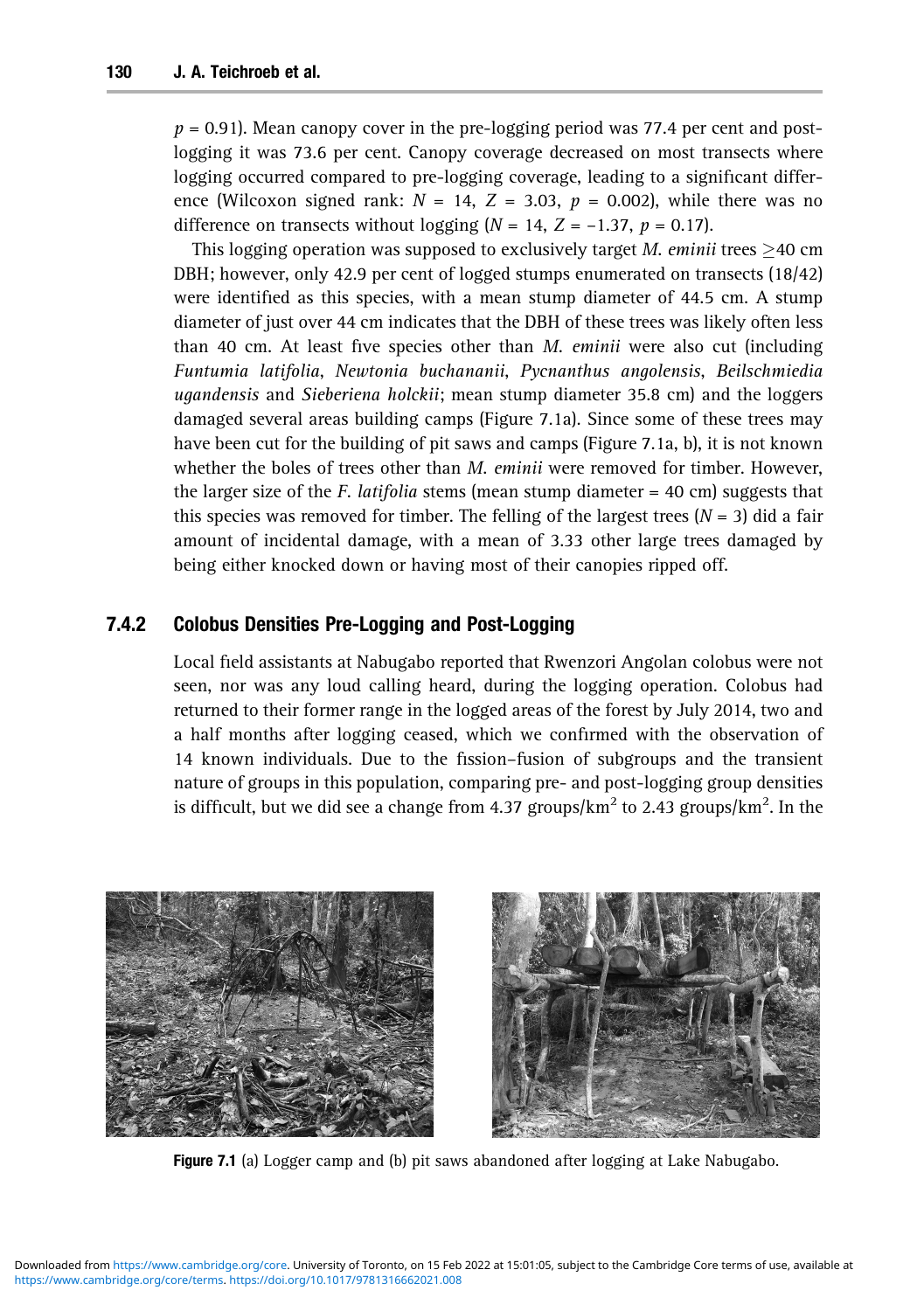pre-logging survey we counted 93 colobus in nine groups, while in the post-logging survey we counted 54 individuals in five groups.

#### 7.4.3 Post-Logging Impacts on Colobus Behaviour

The mean daily subgroup size for supertroop FG in the pre-logging period from July to September 2013 was 153.3 individuals  $(N = 8$  days with good group counts), while in the post-logging period from July through September 2014, it was 166 ( $N = 7$ ) days). There was no significant difference in daily totals for subgroup size between these two periods (Mann–Whitney *U*:  $N_{\text{pre}} = 8$ ,  $N_{\text{post}} = 7$ , *U* = 38, *p* = 0.27).

Activity budget in the pre-logging period was 23.7 per cent feeding, 41.8 per cent resting, 24.7 per cent moving, 4.6 per cent socialising and 4.8 per cent other. In the post-logging period the activity budget changed to 17.4 per cent feeding, 48.1 per cent resting, 20.6 per cent moving, 9.6 per cent socialising, and 4.3 per cent other (Figure 7.2). This resulted in less feeding and moving and more resting and socialising than in the pre-logging period (Mann–Whitney *U*: feeding,  $N_{\text{pre}} = 11$ ,  $N_{\text{post}} = 11$ ,  $U = 19$ ,  $p = 0.007$ ; moving,  $N_{\text{pre}} = 11$ ,  $N_{\text{post}} = 11$ ,  $U = 30$ ,  $p = 0.049$ ; resting,  $N_{\text{pre}} = 11$ ,  $N_{\text{post}} = 11$ ,  $U = 97$ ,  $p = 0.018$ ; social,  $N_{\text{pre}} = 11$ ,  $N_{\text{post}} = 11$ ,  $U = 100$ ,  $p = 0.011$ ; other,  $N_{\text{pre}} = 11$ ,  $N_{\text{post}} = 11$ ,  $U = 49.5$ ,  $p = 0.49$ .



Figure 7.2 Activity budget of Rwenzori Angolan colobus (*Colobus angolensis ruwenzorii*) in July to September 2013 (pre-logging) and July to September 2014 (post-logging) at Lake Nabugabo. Stars indicate significant differences.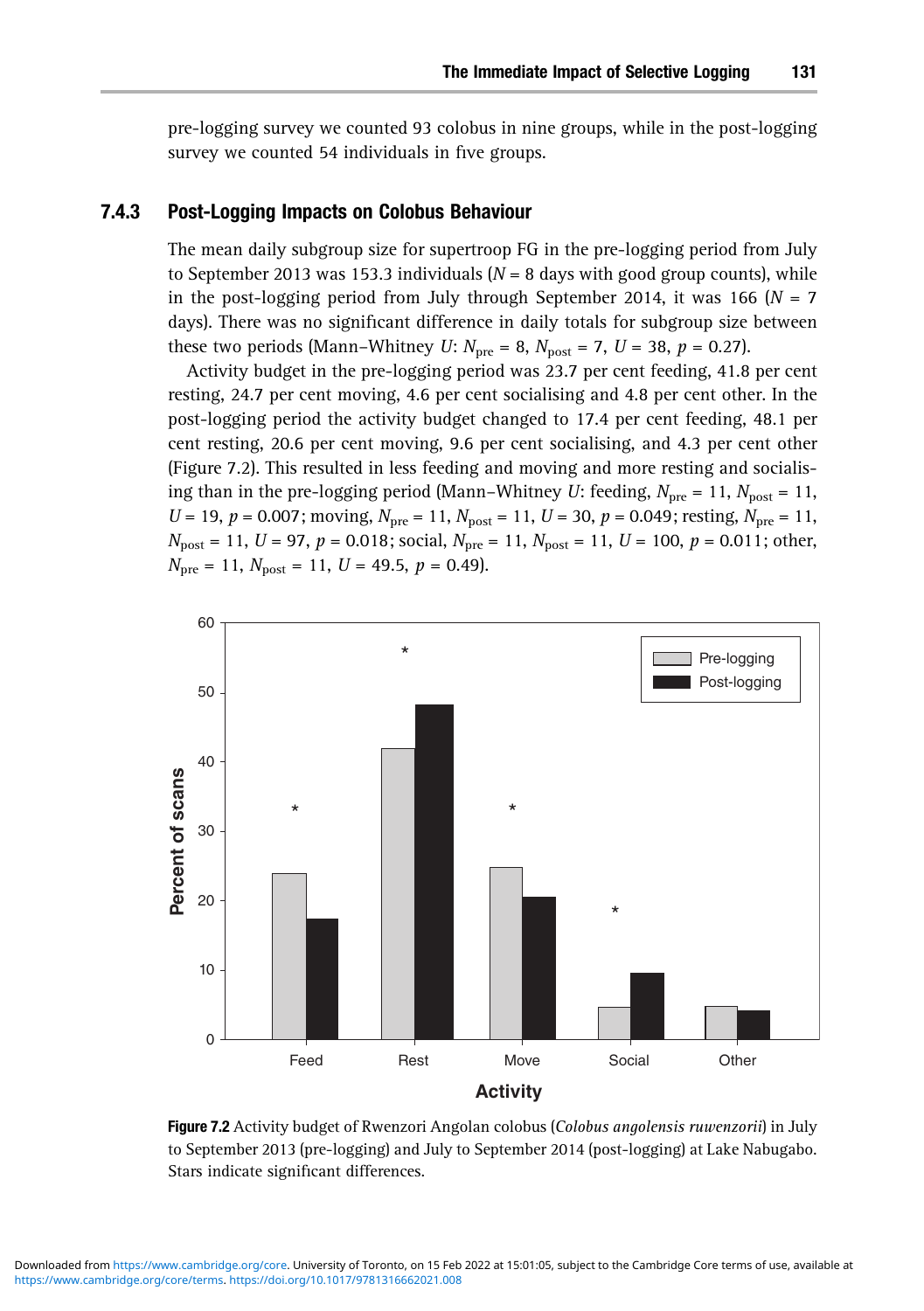

Figure 7.3 Diet of Rwenzori Angolan colobus (*Colobus angolensis ruwenzorii*) in July to September 2013 (pre-logging) and July to September 2014 (post-logging) at Lake Nabugabo. Abbreviations: ML mature leaves, YL/LB young leaves/leaf buds, FR fruit, SD/SP seeds/seed pods, FL/FLB flowers/flower buds, BK bark. Stars indicate significant differences.

The diet in the pre-logging period was made up of 8.9 per cent mature leaves, 12.1 per cent young leaves/leaf buds, 48.9 per cent fruit, 12.1 per cent seeds/seed pods, 2.6 per cent flowers/flower buds, 8.4 per cent bark and 6.3 per cent insects. In the postlogging period, the diet consisted of 11.3 per cent mature leaves, 24.8 per cent young leaves/leaf buds, 27.7 per cent fruit, 14.9 per cent seeds/seed pods, 2.8 per cent flowers/flower buds, 8.5 per cent bark and 9.9 per cent insects (Figure 7.3). Significant differences were seen in the greater post-logging intake of young leaves/leaf buds and smaller consumption of fruit compared to the pre-logging period (Mann– Whitney *U*: mature leaves,  $N_{\text{pre}} = 11$ ,  $N_{\text{post}} = 11$ ,  $U = 77.5$ ,  $p = 0.28$ ; young leaves/leaf buds,  $N_{\text{pre}} = 11$ ,  $N_{\text{post}} = 11$ ,  $U = 105$ ,  $p = 0.004$ ; fruit,  $N_{\text{pre}} = 11$ ,  $N_{\text{post}} = 11$ ,  $U = 3$ ,  $p = 0.0002$ ; seeds/seed pods,  $N_{\text{pre}} = 11$ ,  $N_{\text{post}} = 11$ ,  $U = 74.5$ ,  $p = 0.37$ ; flowers/flower buds,  $N_{\text{pre}} = 11$ ,  $N_{\text{post}} = 11$ ,  $U = 64.5$ ,  $p = 0.82$ ; bark,  $N_{\text{pre}} = 11$ ,  $N_{\text{post}} = 11$ ,  $U = 56$ ,  $p = 0.79$ ; insects,  $N_{\text{pre}} = 11$ ,  $N_{\text{post}} = 11$ ,  $U = 88.5$ ,  $p = 0.07$ ).

In terms of important tree species in the diet, there were five species that each [made](https://www.cambridge.org/core)[up](https://www.cambridge.org/core)[at](https://www.cambridge.org/core)[lea](https://www.cambridge.org/core)[st 5 per cent of the die](https://doi.org/10.1017/9781316662021.008)t in the pre-logging period, with *M. eminii* the most eaten at 21.5 per cent of the diet. Post-logging this increased to six species each making up at least 5 per cent of the diet, and while *M. eminii* was still important, its contribution to the diet dropped to 7.8 per cent (Table 7.2). In pre-logging feeding on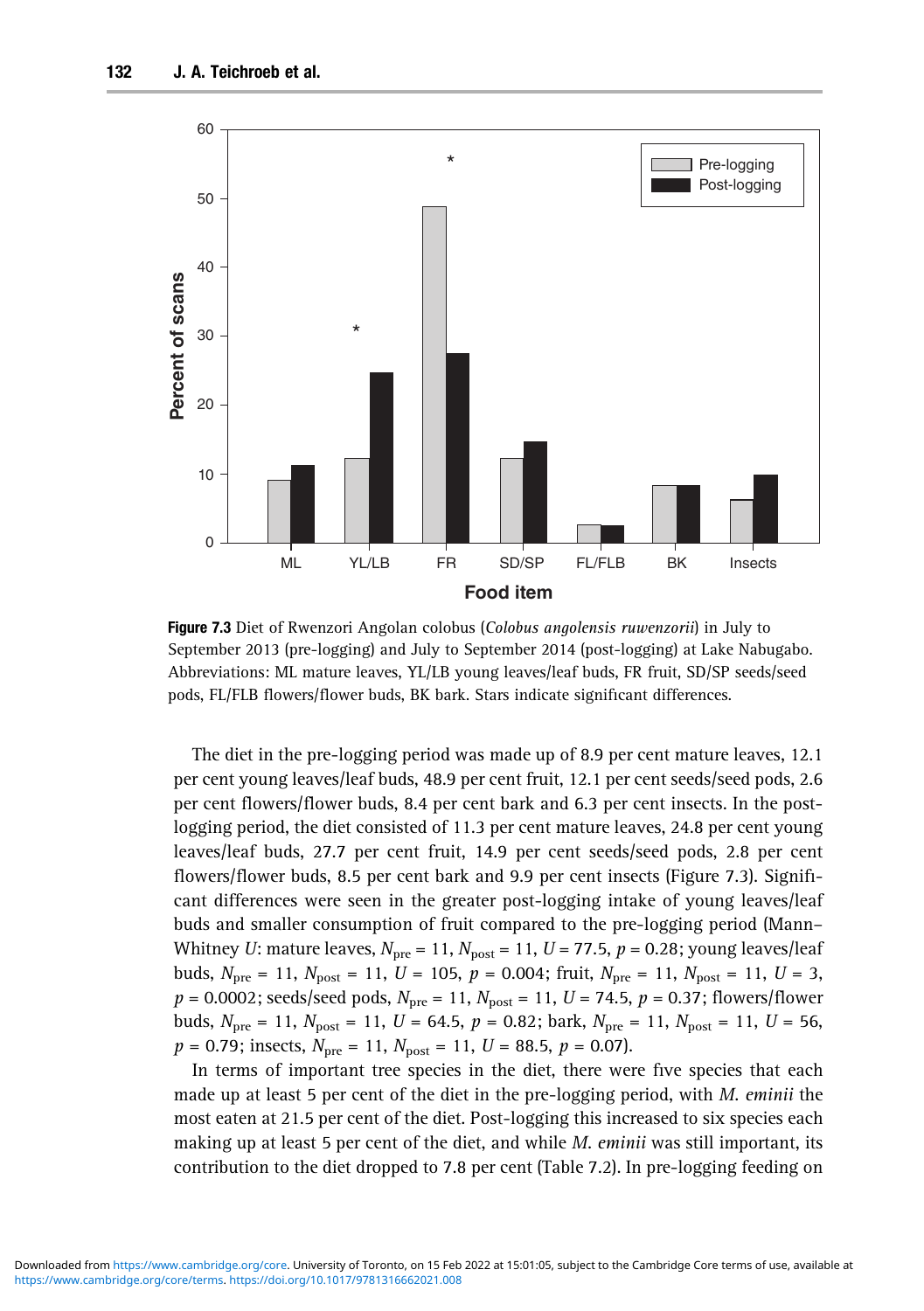| Pre-logging<br>food species  | Percentage<br>of diet | Post-logging<br>food species                      | Percentage<br>of diet |
|------------------------------|-----------------------|---------------------------------------------------|-----------------------|
| Maesopsis eminii             | 21.5                  | Maesopsis eminii                                  | 7.8                   |
| Antiaris toxicaria           | 9.1                   | Antiaris toxicaria                                | 7.8                   |
| Pseudospondias<br>microcarpa | 6.5                   | Pseudospondias<br>microcarpa                      | 7.0                   |
| Newtonia buchananii          | 5.9                   | Newtonia buchananii                               | 5.5                   |
| Pycnanthus angolensis        | 5.4                   | Pycnanthus angolensis<br>Macaranga schweinfurthii | 5.5<br>5.5            |

Table 7.2 Food species most frequently eaten\* by Rwenzori Angolan colobus July through September 2013 and 2014 (before and after logging) at Lake Nabugabo, Uganda

\* Species making up at least 5 per cent of the diet.

*M. eminii*, 86.8 per cent of samples were fruit, 7.9 per cent were young leaves and 5.3 per cent were mature leaves. In the post-logging period, 50 per cent of feeding on *M. eminii* was on fruits, 40 per cent was on young leaves and 10 per cent was on mature leaves. Overall, 36.3 per cent of fruit feeding in the pre-logging period was on *M. eminii* and this dropped to 13.5 per cent post-logging.

## 7.5 Discussion

The small scale of the logging that was done at Nabugabo in March 2014 was likely due to both community protests that halted logging prematurely and the small size of the forest reserve. Had the forest been larger, it is unlikely that traditional logging methods would have been employed and roads and heavy logging machinery would have led to much greater damage (e.g. Cannon et al., 1994; Douglas et al., 1992; Gullison & Hardner, 1993; Uhl & Vieira, 1989). Logging done by hand is usually much less damaging than that done with heavy machinery (Putz et al., 2001); loggers at Nabugabo cut logs into planks at pit saws before carrying them out of the forest on foot, so large trees were not hauled out on roads. Subsequent attempts to collect firewood on a commercial scale from the forest (by firewood dealers from the nearest town, Masaka), which would have aggravated degradation, were also foiled by the local community.

The behaviour of the Rwenzori Angolan colobus at Nabugabo during logging conformed to that observed in other primates: the animals fled the area of active logging but returned to their former range once logging ceased (Arnhem et al., 2008; Johns, 1986; White & Tutin, 2001). We suspect that the colobus at Nabugabo fled to safe spots in adjoining forest along the Juma River (just outside of the forest reserve boundaries) where no logging occurred. The tendency for animals to flee areas where [active](https://www.cambridge.org/core)[habitat](https://www.cambridge.org/core) [disturbance is occurring](https://doi.org/10.1017/9781316662021.008) can cause them to move into ranges that are already occupied by conspecifics, leading to increased territorial aggression (White & Tutin, 2001). Given the large-scale fission–fusion events that we have observed among subgroups of Rwenzori Angolan colobus and the extremely large groups seen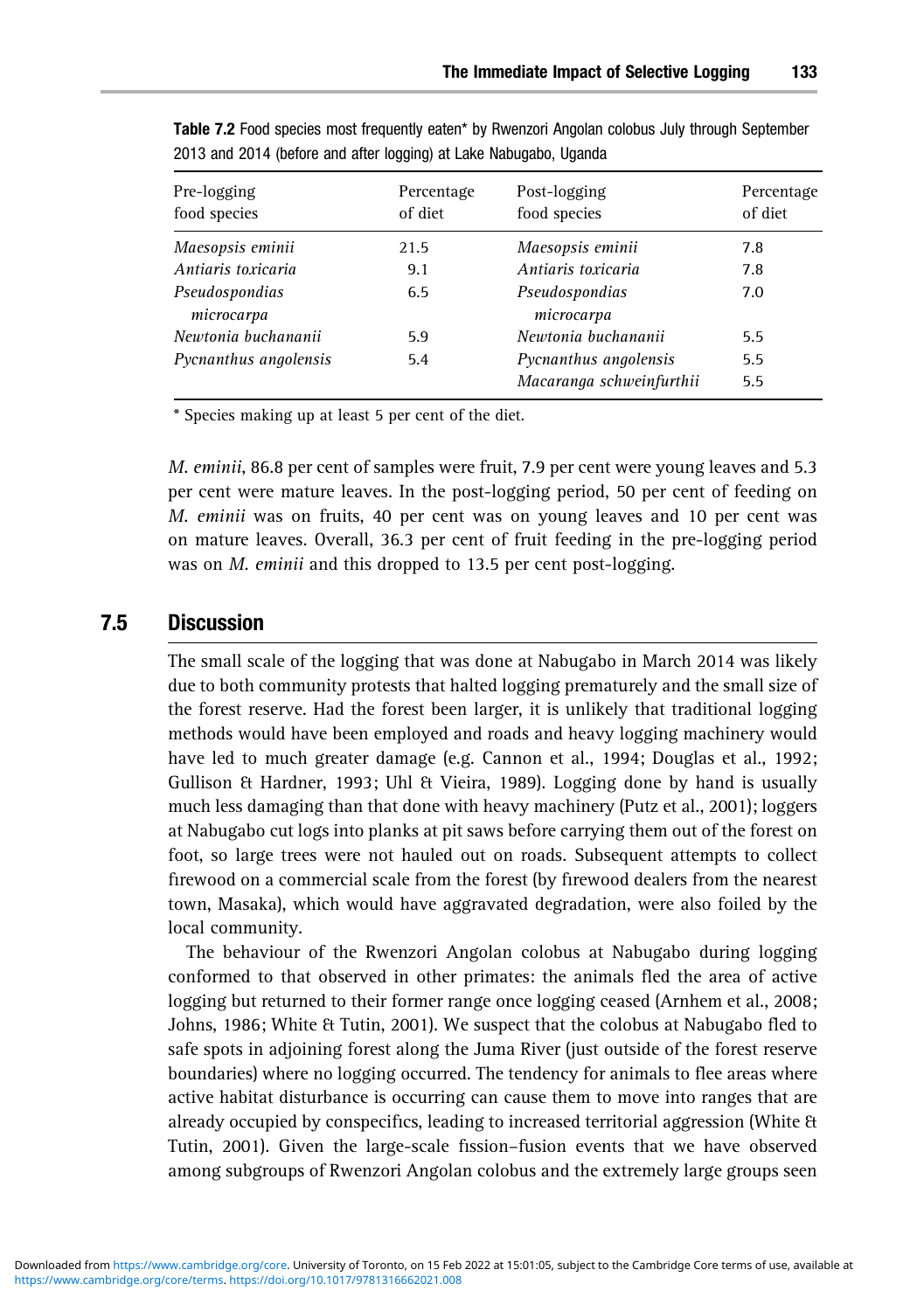in montane areas (Fashing et al., 2007), we suspect that, despite temporal variation in which individuals maintain association, the whole population of the forest fragment may sometimes coalesce. If this is the case, it would mean that the colobus could gather together, for a period of time, in one part of the forest without suffering heightened territorial aggression.

Two and a half months after logging at Lake Nabugabo, our results suggest a decrease in the numbers of Rwenzori Angolan colobus. Though our study group had returned to its previous range, the overall population size may have decreased or some colobus that fled logging may have yet to return. It is also possible that the colobus densities had not changed but that there were more group fissions in the prelogging period or that our slightly different survey methods between the pre- and post-logging periods led to spurious results. Although counting the overall number of individuals is difficult in fission–fusion species (Chapman et al., 1993), we found that colobus subgroup sizes remained the same compared to a matched pre-logging sample. This may be an indication that colobus densities did not change; however, primates tend to maintain their species-specific social organisation (i.e. group sizes and compositions) even in the face of substantial decreases in population density (Cowlishaw & Dunbar, 2000).

Direct mortality due to logging is not common in primates, but a decreased food supply after logging could potentially lead to lowered recruitment of infants in the long term (Johns, 1992; Struhsaker, 1997). Even when species targeted by selective logging are not key food resources, primate food sources can be negatively affected due to a high degree of unintended incidental damage (Skorupa, 1986). At Nabugabo, the targeted tree species (*M. eminii*) was actually the top food item in the colobus diet. Thus, despite the relatively small amount of damage that was done by the logging, we still saw some of the predicted changes in colobus behaviour. Compared to the pre-logging period, our focal supertroop of colobus changed their diet in the post-logging period. The logged tree species, *M. eminii*, decreased in importance in the diet, likely due to the reduction in the availability of this species caused by logging. The consumption of fruit decreased after logging while young leaves/buds and mature leaves became more important. While phenology data are not available, young leaves were observed in abundance after logging due to the opening up of some areas of the canopy. Fruit may also have been less available due to the felling of important fruit trees and subsequent disturbance (Felton et al., 2003; Johns, 1983; 1986; Johns & Skorupa, 1987). The targeted tree species, *M. eminii*, made up a lot of the fruit feeding before logging, but far less afterwards when young leaves were eaten more from this species and, overall, it was consumed less. That being said, without phenology data we cannot be entirely certain that dietary changes were an effect of logging and not just due to changes in overall food availability; however, we tried to mitigate this potential issue by analysing matching seasonal samples from [before](https://www.cambridge.org/core)[and](https://www.cambridge.org/core)[aft](https://www.cambridge.org/core)[er logging.](https://doi.org/10.1017/9781316662021.008)

It is difficult to say whether these changes in the diet of our study troop will have eventual detrimental effects on infant recruitment. Fruit is considered a high-quality food source (Felton et al., 2009; Isbell, 1991; Wrangham, 1980) that allows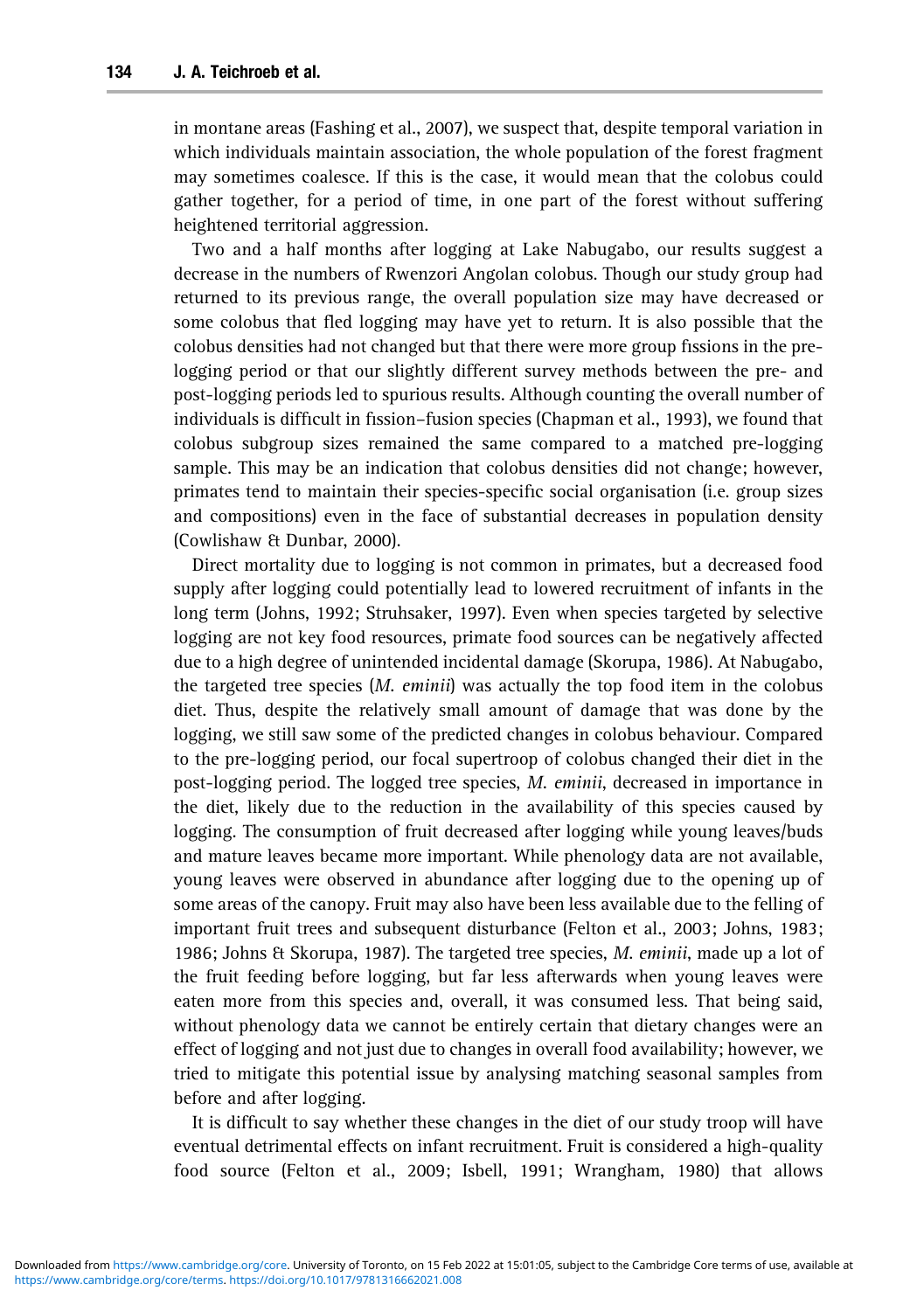population growth. However, young leaves are also often easily digested and have high amounts of protein (Ganzhorn, 1995; Ganzhorn & Wright, 1994; Rothman et al., 2006). The increased availability of new leaves provided by more sun exposure and colonising plants after logging has been cited as the reason that the guereza populations at Kibale National Park and Budongo Forest Reserve in Uganda have responded positively to logging (Chapman et al., 2000; Plumptre & Reynolds, 1994; Skorupa, 1986). After some disturbance, even mature leaves may become higher quality because sun exposure can increase protein and simple sugars, while fibre remains the same (Behie & Pavelka, 2012; Ganzhorn, 1995). Indeed, folivores often fare better than frugivores when their habitat is disturbed (Johns & Skorupa, 1987), though there is a lot of variability in the responses of folivores to logging (Struhsaker, 1972). Thus, the possibility remains that Rwenzori Angolan colobus at Nabugabo will not be affected negatively by the little logging that was done and, in fact, that they may respond positively.

We did find that the activity budget of Rwenzori Angolan colobus at Nabugabo showed all of the changes that were predicted by prior research on the effect of logging in other species. Johns (1986) found that white-handed gibbons (*Hylobates lar*) and banded leaf monkeys (*Presbytis melalophos*) both decreased the time that they fed and travelled and increased the time spent resting following selective logging in Malaysia. Notably, the percentage of trees cut at the site studied by Johns (1986) was also low (3.3 per cent), but incidental damage due to felling and mechanised log transportation caused a total loss of 50.9 per cent of the trees  $\geq$  30 cm DBH, much greater than the damage done at Nabugabo. Based on Johns' (1986) findings, we predicted a decrease in moving and feeding and an increase in resting after logging for Rwenzori Angolan colobus, all of which we found. We also saw an increase in social behaviour after logging, though subgroup sizes were not any larger. Decreased moving and feeding for the colobus after logging at Nabugabo could be explained by several factors: (1) given that their top food species was the target of loggers, lowered overall food availability may have led to less feeding and decreased energy output (Milton, 1980; Raemaekers, 1978; Waser, 1975); (2) the greater proportion of leaves in the diet post-logging may have necessitated greater resting to digest the associated cellulose and hemicellulose (Dasilva, 1992; Waterman & Choo, 1981); (3) alternatively, if fewer trees were producing high-quality leaves after logging, the monkeys may have been able to get enough food in fewer locations without searching widely (Behie & Pavelka, 2005); and/or (4) the decreased canopy cover in the post-logging period could have disrupted travel routes for this arboreal species (Cheyne et al., 2013; Johns, 1986; Putz et al., 2001).

The increased social behaviour that we found post-logging could be a reflection of the animals having more time available for grooming and playing due to the decrease in moving and feeding. Alternatively, the stress caused by the logging and the [subsequent](https://www.cambridge.org/core)[de](https://www.cambridge.org/core)[crease in food could ha](https://doi.org/10.1017/9781316662021.008)ve triggered an increase in social grooming. In several other animal species, females increased their grooming of infants and one another after stressful events (reviewed by Liu et al., 1997 and Taylor et al., 2000). Our data support the idea that increased sociality in Rwenzori Angolan colobus at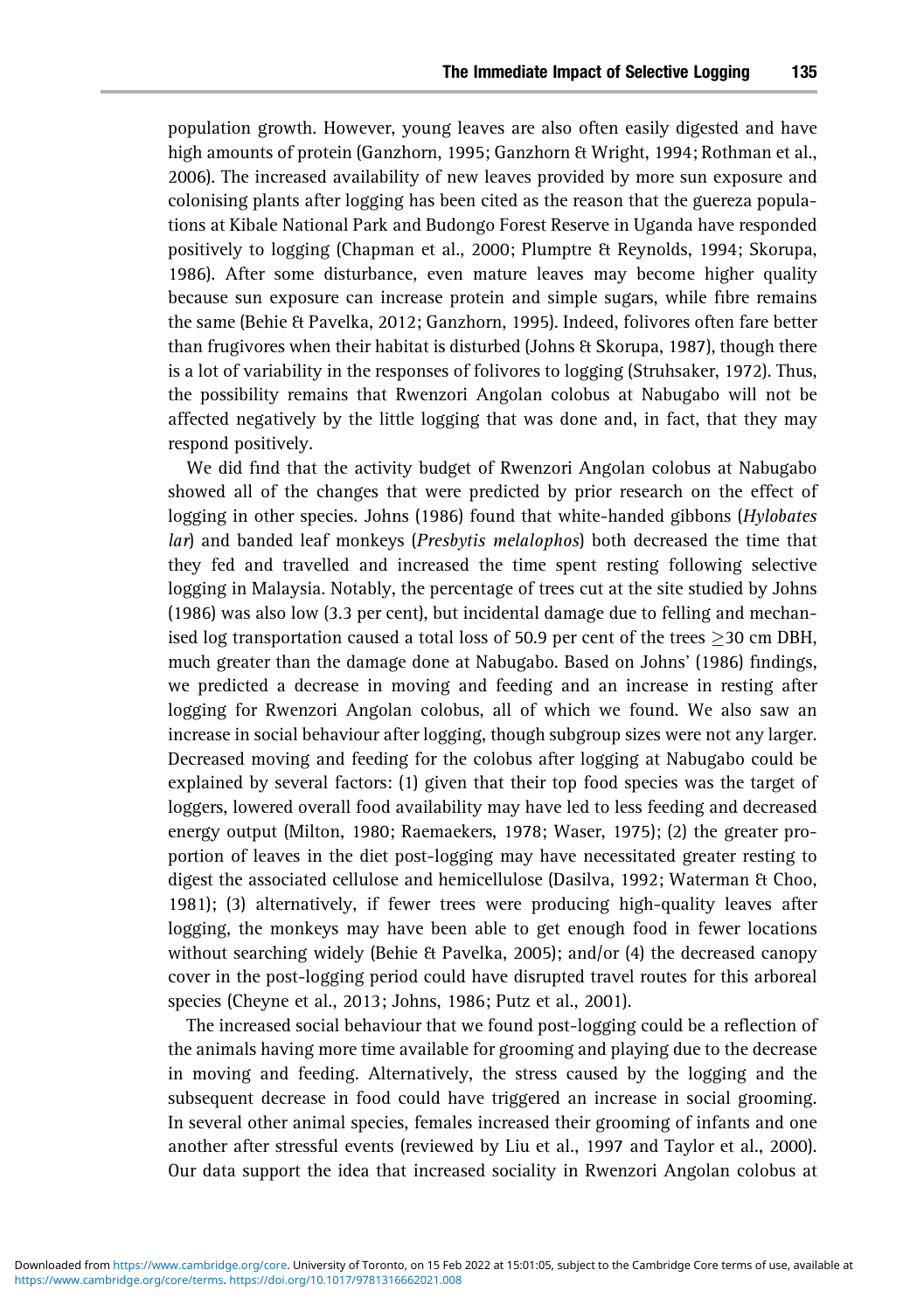Nabugabo post-logging was simply a result of having more time available. Time spent grooming pre- and post-logging was the same and the increase in social behaviour post-logging was actually due to an increase in time spent playing.

Selectively logged forests tend to retain high conservation value (Mayor et al., 2015), and if logging is not resumed at Nabugabo recovery from this episode of logging will likely be relatively fast. Twenty-five years after logging at Kibale National Park, Uganda, Chapman and Chapman (1997) found that, compared with unlogged areas, lightly logged areas showed similar growth of small trees and greater growth rates for large trees. Another ten years after this initial study, lightly logged areas also had greater tree recruitment than either unlogged or heavily logged areas (Chapman & Chapman, 2004). At Nabugabo, the current dominance of a pioneer species, *M. eminii*, and other species like *Funtumia latifolia* strongly suggests that the forest is under recovery from a past destructive episode. The presence of these species may facilitate forest recovery.

One of the main reasons why primate populations often do not recover after logging, despite being relatively resilient to changes in their habitat (Johns, 1992; Plumptre & Reynolds, 1994), is that logging opens up the forest to access by hunters (Bennett & Dahaban, 1995; Remis & Jost Robinson, 2012). Hunting can actually be a greater threat than logging because it can persist long after logging has ceased (Brodie et al., 2014). At Nabugabo, the location and fragmented nature of the forest means that it is already open to hunters, but luckily primates are not currently targeted in this area as ungulates are the preferred bushmeat species.

# 7.6 Conclusions and Future Directions

This study shows that even a short logging episode, in which a small number of trees are targeted and logs are removed without the use of machinery, can still cause significant changes to the behaviour of an arboreal primate species. Though the damage done did not appear to have a great immediate effect on colobus numbers and survival, the animals changed their diet and their activity budget in the postlogging period. Our long-term study of Troop FG and the forest at Nabugabo will allow us to document whether these changes have future impacts on this population. Will the dietary change and the activity budget modifications eventually influence infant recruitment? How will the forest recover from this episode of selective logging? These are questions we aim to tackle. In addition, the small nature of the forest fragment that we work in and the increasing anthropogenic pressure from local people that need fuelwood and other resources is a constant threat. What does the future hold for animals impacted by humans to such a degree? Almost all zoologists are facing this question and current and future primatologists will need to adapt their interests to understand primate responses to a multitude of threats. Only by under[standing](https://www.cambridge.org/core)[speci](https://www.cambridge.org/core)[es-speci](https://doi.org/10.1017/9781316662021.008)fic responses to varied conditions can we begin to reverse the situation. Given the response of the community at Nabugabo to the threats to the forest, we are very hopeful for the future of the forest wildlife there. We hope to build positive community attitudes by expanding our team of local field assistants in the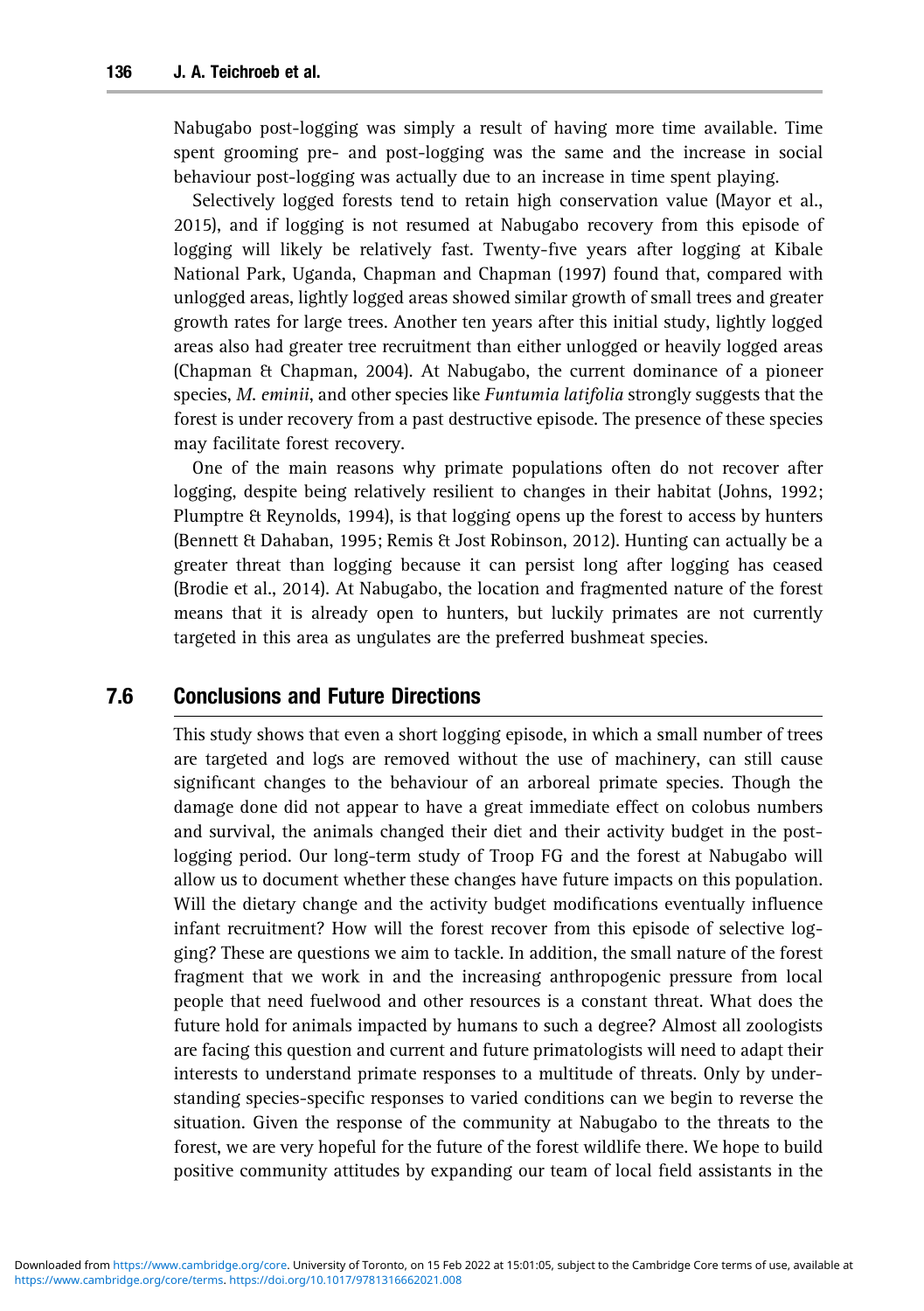next few years and training others to identify birds and butterflies, which will give them employment leading tourists into the forest. In addition, we hope to further build the skills of promising residents of Nabugabo and surrounding areas by helping them further their education. Conservation has been truly positively impacted in primate-habitat countries when nationals have gone on to get PhDs in related fields and make a difference in their own countries (e.g. Strier & Boubli, 2006).

#### Acknowledgements

Funding for this research was provided by Primate Conservation Inc. and the American Association of Physical Anthropology. We thank the Uganda Wildlife Authority, the Uganda National Council for Science and Technology and the University of California Santa Cruz IACUC for permission to conduct this research. Colin Chapman and Lauren Chapman provided assistance both in and out of the field. This project would not have been possible without the research assistance of Sofia Poonawala, Gabriella Fanous, Katwere Livingstone, Henry Kirabira, Jackson Mutebi, Jeofrey Kiberu, Frederick Sseguya, Dalal Hanna and Logan Smith. We are particularly grateful for the hard work and encyclopaedic knowledge of tree species provided by Matovu Ponsiano. This manuscript benefited from the helpful comments of Alison Behie and Steig Johnson.

#### References

- Altmann, J. (1974). Observational study of behaviour: sampling methods. *Behaviour*, **49**, 227–67. Anderson, J., Rowcliffe, J. M. & Cowlishaw, G. (2007a). The Angola black-and-white colobus
- (*Colobus angolensis palliatus*) in Kenya: historical range contractions and current conservation status. *American Journal of Primatology*, **69**, 664–80.
- Anderson, J., Cowlishaw, G. & Rowcliffe, J. M. (2007b). Effects of forest fragmentation on the abundance of *Colobus angolensis palliatus* in Kenya's coastal forests. *International Journal of Primatology*, **28**, 637–55.
- Arnhem, E., Dupain, J., Vercauteren Drubbel, R., Devos, C. & Vercauteren, M. (2008). Selective logging, habitat quality and home range use by sympatric gorillas and chimpanzees: a case study from an active logging concession in southeast Cameroon. *Folia Primatologica*, **79**, 1–14.
- Asner, G. P., Rudel, T. K., Aide, T. M., DeFries, R. & Emerson, R. (2009). A contemporary assessment of change in humid tropical forests. *Conservation Biology*, **23**, 1386–95.
- Barbier, E. B., Burgess, J. C., Bishop, J. & Aylward, B. (1994). *The Economics of the Tropical Timber Trade*. London: Earthscan.
- Behie, A. M. & Pavelka, M. S. M. (2005). The short-term effects of a hurricane on the diet and activity of black howlers (*Alouatta pigra*) in Monkey River, Belize. *Folia Primatologica*, **76**, 1–9.
- Behie, A. M. & Pavelka, M. S. M. (2012). Food selection in the black howler following habitat disturbance: implications for the importance of mature leaves. *Journal of Tropical Ecology*, **28**, 153–60.
- Bennett, E. L. & Dahaban, Z. (1995). Wildlife responses to disturbances in Sarawak and their [implications](https://www.cambridge.org/core)[fo](https://www.cambridge.org/core)[r forest management. In Pri](https://doi.org/10.1017/9781316662021.008)mack, R. & Lovejoy, T. E. (eds) *Ecology, Conservation, and Management of Southeast Asian Rainforests*. New Haven, CT: Yale University Press, pp. 66–86.
- Brodie, J. F., Girodano, A. J., Zipkin, E. F., et al. (2014). Correlation and persistence of hunting and logging impacts on tropical rainforest mammals. *Conservation Biology*, **29**, 110–21.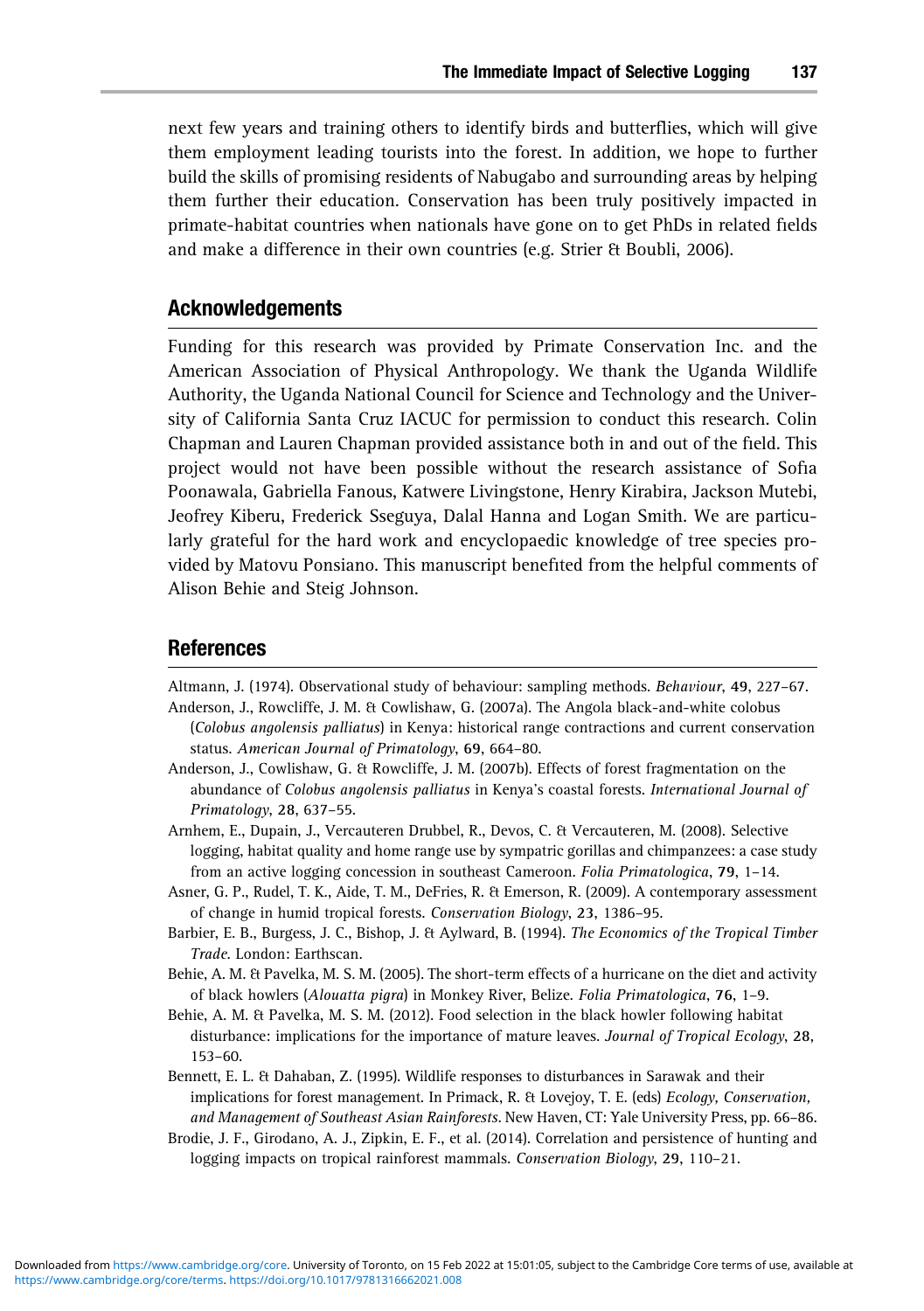- Brook, B. W., Sodhi, N. S. & Bradshaw, C. J. A. (2008). Synergies among extinction drivers under global change. *Trends in Ecology and Evolution*, **23**, 453–60.
- Buckland, S. T., Anderson, D. R., Burnham, K. P., et al. (2001). *Introduction to Distance Sampling: Estimating Abundance of Biological Populations*. Oxford: Oxford University Press.
- Cannon, C. H., Peart, D. R., Leighton, M. & Kartawinata, K. (1994). The structure of lowland rainforest after selective logging in West Kalimantan, Indonesia. *Forest Ecology and Management*, **68**, 49–68.
- Chapman, C. A. & Chapman, L. J. (1997). Forest regeneration in logged and unlogged forests of Kibale National Park, Uganda. *Biotropica*, **29**, 396–412.
- Chapman, C. A. & Chapman, L. J. (2004). Unfavorable successional pathways and the conservation value of logged tropical forest. *Biodiversity and Conservation*, **13**, 2089–105.
- Chapman, C. A. & Peres, C. A. (2001). Primate conservation in the new millennium: the role of scientists. *Evolutionary Anthropology*, **10**, 16–33.
- Chapman, C. A., White, F. J. & Wrangham, R. W. (1993). Defining subgroup size in fission–fusion societies. *Folia Primatologica*, **61**, 31–4.
- Chapman, C. A., Balcomb, S. R., Gillespie, T. R., Skorupa, J. & Struhsaker, T. T. (2000). Long-term effects of logging on African primate communities: a 28 year comparison from Kibale National Park, Uganda. *Conservation Biology*, **14**, 207–17.
- Chapman, C. A., Twinomugisha, D., Teichroeb, J. A., et al. (2016). How do primates survive among humans? Mechanisms employed by vervet monkeys at Lake Nabugabo, Uganda. In Waller, M. T. (ed.) *Ethnoprimatology, Primate Conservation in the 21st Century*. New York: Springer, pp. 77–94.
- Cheyne, S. M., Thompson, C. J. H. & Chivers, D. J. (2013). Travel adaptations of Bornean agile gibbons *Hylobates albibarbis* (Primates: Hylobatidae) in a degraded secondary forest, Indonesia. *Journal of Threatened Taxa*, **5**, 3963–8.
- Cowlishaw, G. (1999). Predicting the pattern of decline of African primate diversity: an extinction debt from historical deforestation. *Conservation Biology*, **13**, 1183–93.
- Cowlishaw, G. & Dunbar, R. I. M. (2000). *Primate Conservation Biology*. Chicago, IL: University of Chicago Press.
- Dasilva, G. L. (1992). The western black-and-white colobus as a low-energy strategist: activity budgets, energy expenditure and energy intake. *Journal of Animal Ecology*, **61**, 79–91.
- Douglas, I., Spencer, T., Greer, T., et al. (1992). The impact of selective commercial logging on stream hydrology, chemistry and sediment loads in Ulu Segama rain forest, Sabah, Malaysia. *Philosophical Transactions of the Royal Society London: Biological Sciences*, **335**, 397–406.
- Edwards, D. P., Tobias, J. A., Sheil, D., Meijaard, E. & Laurance, W. F. (2014). Maintaining ecosystem function and services in logged tropical forests. *Trends in Ecology and Evolution*, **29**, 511–20.
- Estrada, A., Garber, P. A., Rylands, A. B., et al. (2017). Impending extinction crisis of the world's primates: why primates matter. *Science Advances*, **3**, e600946.
- Fashing, P. J. & Cords, M. (2000). Diurnal primate densities and biomass in the Kakamega Forest: an evaluation of census methods and a comparison with other forests. *American Journal of Primatology*, **50**, 139–52.
- Fashing, P. J., Mulindahabi, F., Gakima, J. B., et al. (2007). Activity and ranging patterns of *Colobus angolensis ruwenzorii* in Nyungwe Forest, Rwanda: possible costs of large group size. *International Journal of Primatology*, **28,** 529–50.
- Felton, A. M., Engström, L. M., Felton, A. & Knott, C. D. (2003). Orangutan population density, forest structure and fruit availability in hand-logged peat swamp forests in West Kalimantan, Indonesia. *Biological Conservation*, **114**, 91–101.
- Felton, A. M., Felton, A., Wood, J. T., et al. (2009). Nutritional ecology of *Ateles chamek* in lowland [Bolivia: how](https://www.cambridge.org/core) [macronutrient balancing in](https://doi.org/10.1017/9781316662021.008)fluences food choices. *International Journal of Pri[mato](https://www.cambridge.org/core/terms)logy*, **30**, 675–96.
- Fimbel, C. C. (1994). Ecological correlates of species success in modified habitats may be disturbance- and site-specific: the primates of Tiwai Island. *Conservation Biology*, **8**, 106–13.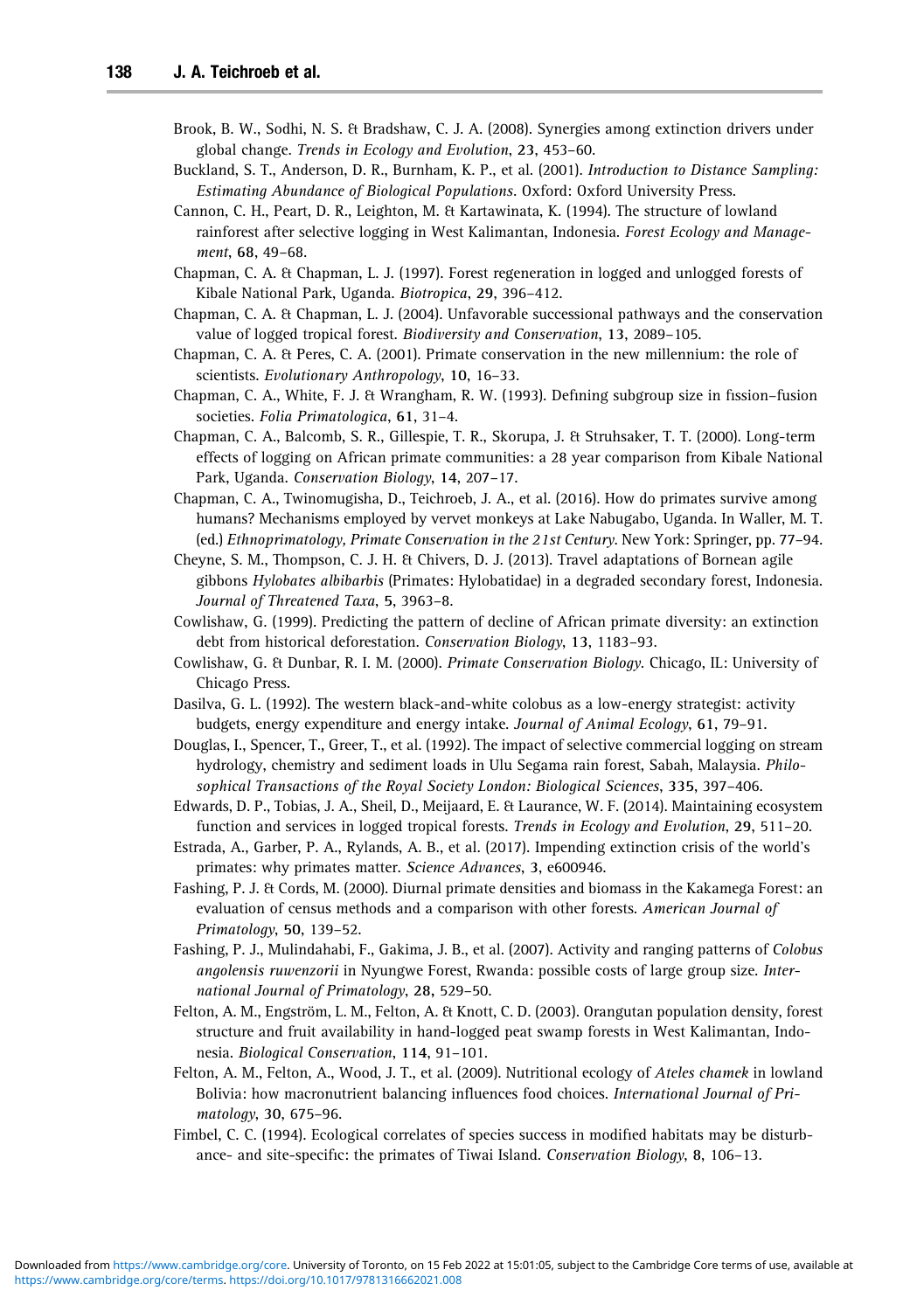- Fimbel, C., Vedder, A., Dierenfeld, E. & Mulindahabi, F. (2001). An ecological basis for large group size in *Colobus angolensis* in the Nyungwe Forest, Rwanda. *African Journal of Ecology*, **39**, 83–92.
- Ganzhorn, J. U. (1995). Low-level forest disturbance effects on primary production, leaf chemistry, and lemur populations. *Ecology*, **76**, 2084–96.
- Ganzhorn, J. U. & Wright, P. C. (1994). Temporal patterns in primate leaf eating: the possible role of leaf chemistry. *Folia Primatologica*, **63**, 203–8.
- Gullison, R. E. & Hardner, J. J. (1993). The effects of road design and harvest intensity on forest damage caused by selective logging: empirical results and a simulation model. *Forest Ecology and Management*, **59**, 1–14.
- Hansen, M. C., Potapov, P. V., Moore, R., et al. (2013). High-resolution global maps of 21st-century forest cover change. *Science*, **342**, 850–3.
- Isbell, L. A. (1991). Contest and scramble competition: patterns of female aggression and ranging behavior among primates. *Behavioral Ecology*, **2**, 143–55.
- Johns, A. D. (1983). Ecological effects of selective logging in a West Malaysian rainforest. PhD Thesis, University of Cambridge.
- Johns, A. D. (1986). Effects of selective logging on the behavioral ecology of West Malaysian primates. *Ecology*, **67**, 684–94.
- Johns, A. D. (1992). Vertebrate responses to selective logging: implications for the design of logging systems. *Philosophical Transactions of the Royal Society London: Biological Sciences*, **335**, 437–42.
- Johns, A. D. & Skorupa, J. P. (1987). Responses of rain-forest primates to habitat disturbance: a review. *International Journal of Primatology*, **8**, 157–91.
- Johns, A. G. & Johns, B. G. (1995). Tropical forest primates and logging: long-term coexistence? *Oryx*, **29**, 205–11.
- Kingdon, J., Struhsaker, T., Oates, J. F., Hart, J. & Groves, C. P. (2008). *Colobus angolensis* ssp. *ruwenzorii. The IUCN Red List of Threatened Species*. Available at: http://dx.doi.org/10.2305/ IUCN.UK.2008.RLTS.T5147A11117676.en (accessed 20 June 2017).
- Lewis, S. L., Edwards, D. P. & Galbraith, D. (2015). Increasing human dominance of tropical forests. *Science*, **349**, 827–32.
- Liu, D., Diorio, J., Tannenbaum, B., et al. (1997). Maternal care, hippocampal glucocorticoid receptors, and hypothalamic–pituitary–adrenal responses to stress. *Science*, **277**, 1659–62.
- Malhi, Y., Gardner, T. A., Goldsmith, G. R., Silman, M. R. & Zelazowski, P. (2014). Tropical forests in the Anthropocene. *Annual Review of Environment and Resources*, **39**, 125–59.
- Mayor, P., Pérez-Peña, P., Bowler, M., et al. (2015). Effects of selective logging on large mammal populations in a remote indigenous territory in the northern Peruvian Amazon. *Ecology and Society*, **20**, 36.
- McKey, D. (1978). Soils, vegetation, and seed-eating by black colobus monkeys. In Montgomery, G. G. (ed.) *Arboreal Folivores*. Washington, DC: Smithsonian Institution Press, pp. 423–37.
- Milton, K. (1980). *The Foraging Strategy of Howler Monkeys: A Study in Primate Economics*. New York: Columbia University Press.
- Mittermeier, R. A. & Cheney, D. L. (1987). Conservation of primate and their habitats. In Smuts, B. B., Cheney., D. L., Seyfarth R., Wrangham, R. W. & Struhsaker, T. T. (eds) *Primate Societies*. Chicago, IL: University of Chicago Press, pp. 477–90.
- Nature Conservation Practice (2006). Measurement of diameter at breast height (DBH). Technical note. Agriculture, Fisheries and Conservation Department, Conservation Branch.
- Oates, J. F. (1974). The ecology and behaviour of the black-and-white colobus monkey (*Colobus guereza* Ruppell) in East Africa. PhD Thesis, University of London.
- [Oates, J. F., Abedi-](https://www.cambridge.org/core)Lartey, M., McGraw, W. S., Struhsaker, T. T. & Whitesides, G. H. (2000). Extinction [of](https://www.cambridge.org/core/terms) [a](https://www.cambridge.org/core/terms) [West](https://doi.org/10.1017/9781316662021.008) [Africa](https://doi.org/10.1017/9781316662021.008) [red](https://doi.org/10.1017/9781316662021.008) [colobus](https://doi.org/10.1017/9781316662021.008) [monkey.](https://doi.org/10.1017/9781316662021.008) *Conservation Biology*, **14**, 1526–32.
- Plumptre, A. J. & Reynolds, V. (1994). The effect of selective logging on the primate populations in the Budongo Forest Reserve, Uganda. *Journal of Applied Ecology*, **31**, 631–41.